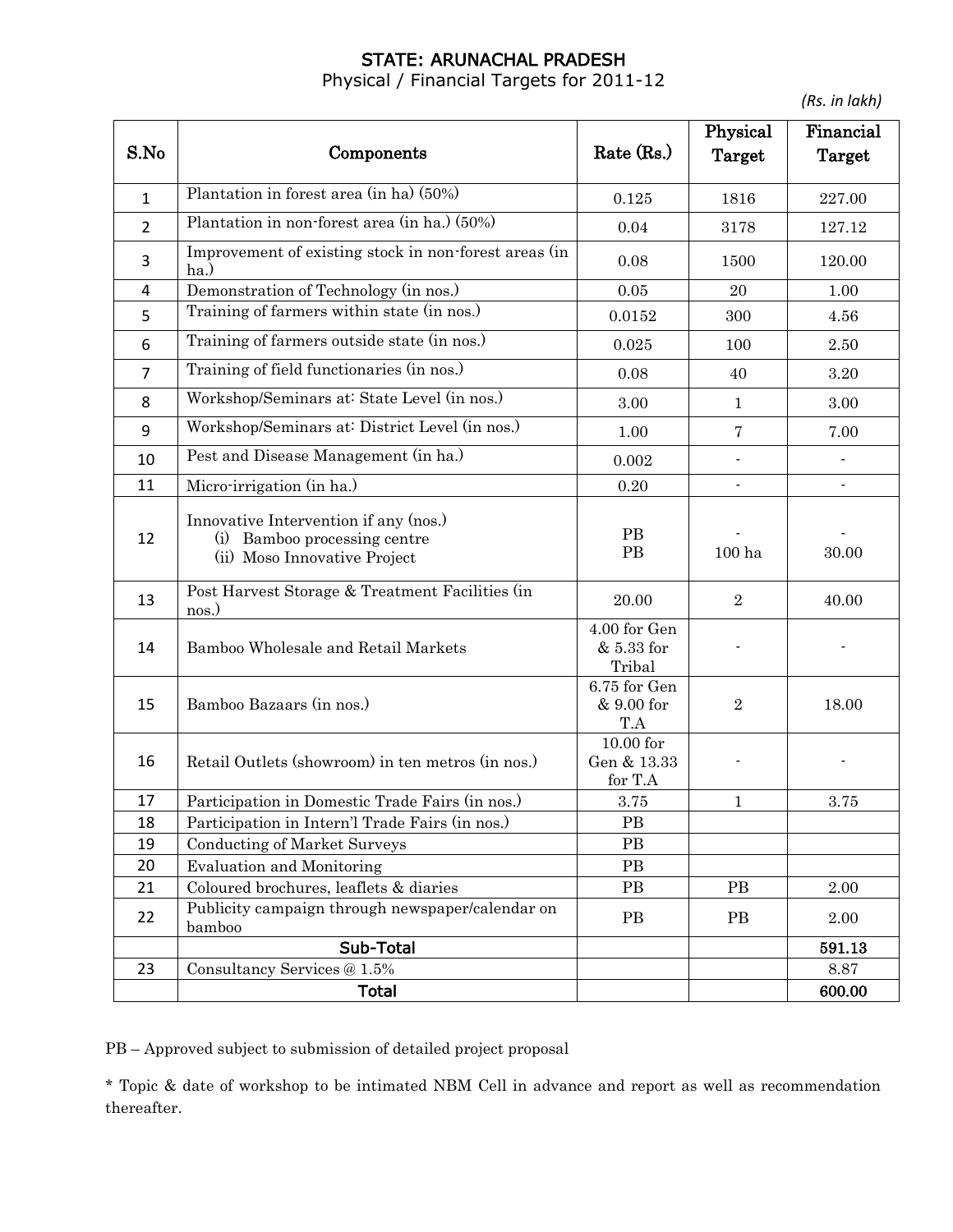## STATE: ASSAM Physical / Financial Targets for 2011-12

|                |                                                                                                                                       |        | (Rs. In lakh)            |                          |                          |                          |
|----------------|---------------------------------------------------------------------------------------------------------------------------------------|--------|--------------------------|--------------------------|--------------------------|--------------------------|
|                |                                                                                                                                       | Rate   | <b>Proposed by State</b> |                          | Proposed for             |                          |
| S.             | Components                                                                                                                            |        |                          |                          | consideration            |                          |
| No             |                                                                                                                                       | (Rs.)  | Phy.                     | Fin.                     | Phy.                     | Fin.                     |
| $\mathbf 1$    | Centralized nurseries in public sector (in nos.)                                                                                      | 2.73   |                          |                          |                          |                          |
| $\overline{2}$ | Centralized nurseries in private sector (in nos.)                                                                                     | 0.68   |                          |                          |                          |                          |
| 3              | Kisan nurseries in public sector (in nos.)                                                                                            | 0.065  |                          |                          |                          |                          |
| 4              | Kisan nurseries in private sector (in nos.)                                                                                           | 0.065  |                          |                          |                          |                          |
| 5              | Mahila nurseries in public sector (in nos.)                                                                                           | 0.065  |                          |                          |                          |                          |
| 6              | Mahila nurseries in private sector (in nos.)                                                                                          | 0.065  |                          |                          |                          |                          |
| 7              | Tissue culture units in public sector (in nos.)                                                                                       | 21.00  |                          |                          |                          |                          |
| 8              | Tissue culture units in private sector (in nos.)                                                                                      | 10.50  |                          |                          |                          |                          |
| 9              | Certification of planting material (in nos.)                                                                                          | PB     |                          |                          |                          |                          |
| 10             | Maintenance of plantation in forest<br>area<br>during-2010-11                                                                         | 0.125  | 2614                     | 326.75                   | 2614                     | 326.75                   |
| 11             | Plantation in forest area (in ha) (50%)                                                                                               | 0.125  | 4000                     | 500.00                   | 827                      | 103.37                   |
| 12             | Plantation in non-forest area (in ha.) (50%)                                                                                          | 0.04   | 500                      | 40.00                    | 500                      | 40.00                    |
| 13             | Improvement of existing stock in non-forest<br>areas (in ha.)                                                                         | 0.08   | 4000                     | 320.00                   | 500                      | 40.0                     |
| 14             | Demonstration of Technology (in nos.)                                                                                                 | 0.10   |                          |                          |                          |                          |
| 15             | Training of farmers within state (in nos.)                                                                                            | 0.0152 | 1500                     | 22.80                    | 200                      | 3.04                     |
| 16             | Training of farmers outside state (in nos.)                                                                                           | 0.025  | 600                      | 15.00                    | 100                      | 2.50                     |
| 17             | Training of field functionaries (in nos.)                                                                                             | 0.08   | 200                      | 16.00                    | 50                       | 4.00                     |
| 18             | Workshop/Seminars at: State Level (in nos.)                                                                                           | 3.00   | 1                        | 3.00                     | 1                        | 3.00                     |
| 19             | Workshop/Seminars at: District Level (in nos.)                                                                                        | 1.00   | 27                       | 27.00                    | $\overline{4}$           | 4.00                     |
| 20             | Pest and Disease Management (in ha.)                                                                                                  | 0.002  |                          | $\blacksquare$           |                          |                          |
| 21             | Micro-irrigation (in ha.)                                                                                                             | 0.20   | $\overline{\phantom{a}}$ | $\overline{\phantom{a}}$ | $\overline{\phantom{a}}$ | $\overline{\phantom{a}}$ |
|                | Innovative Intervention if any (nos.)<br>(i) Furnishing of Bamboo Museum at<br>Guwahati & Naogaon (Additional and<br>balanced amount) |        | $\sqrt{2}$               | 23.12                    |                          |                          |
| 22             | (ii) Training on designs and distribution of tool<br>kits to bamboo artisans                                                          | PB     | <b>PB</b>                | 20.00                    |                          | 5.00                     |
|                | (iii) Entrepreneurs trainings                                                                                                         |        | $\mathbf{1}$             | 5.00                     | $\mathbf{1}$             | 5.00                     |
| 23             | Post Harvest Storage & Treatment Facilities<br>(in nos.)                                                                              | 20.00  | $\mathbf{1}$             | 20.00                    | $\mathbf{1}$             | 20.00                    |
| 24             | Bamboo Wholesale and Retail Markets                                                                                                   | 5.33   | $\overline{4}$           | 21.32                    | $\mathbf{1}$             | 5.33                     |
| 25             | Bamboo Bazaars (in nos.)                                                                                                              | 9.00   | 4                        | 36.00                    | $\mathbf{1}$             | 9.00                     |
| 26             | Retail Outlets (showroom) in ten metros (in<br>nos.)                                                                                  | 13.33  | $\boldsymbol{2}$         | 26.66                    | $\mathbf{1}$             | 13.33                    |
| 27             | Participation in Domestic Trade Fairs (in nos.)                                                                                       | 3.75   | $\overline{2}$           | 7.50                     | $\mathbf{1}$             | 3.75                     |
| 28             | Participation in Intern'l Trade Fairs (in nos.)                                                                                       | PB     |                          |                          |                          |                          |
| 29             | <b>Conducting of Market Surveys</b>                                                                                                   |        |                          | 10.00                    |                          |                          |
| 30             | <b>Evaluation and Monitoring</b>                                                                                                      | PB     | $\overline{a}$           | 15.00                    | $\blacksquare$           | 2.00                     |
| 31             | Coloured brochures, leaflets & diaries                                                                                                |        | $\overline{a}$           | 10.00                    |                          | 1.06                     |
| 32             | Publicity campaign through                                                                                                            | PB     | $\overline{\phantom{a}}$ | 9.00                     |                          | 2.00                     |
|                | newspaper/calendar on bamboo<br>Sub-Total                                                                                             |        |                          | 1474.15                  |                          | 591.13                   |
| 33             | Consultancy Services @ 1.5%                                                                                                           |        |                          | 22.11                    |                          | 8.87                     |
|                | <b>Total</b>                                                                                                                          |        |                          | 1496.26                  |                          | 600.00                   |
|                |                                                                                                                                       |        |                          |                          |                          |                          |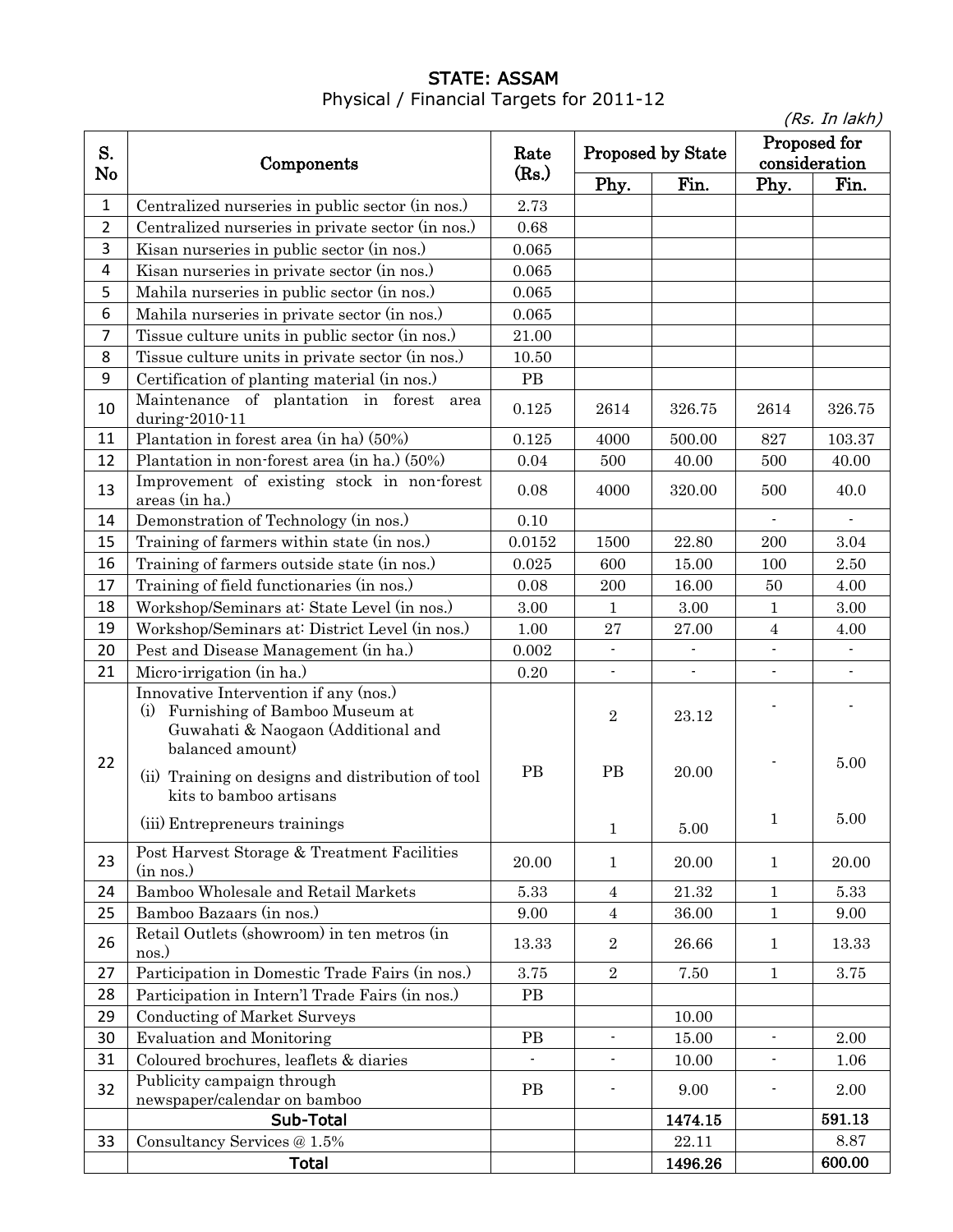# STATE: MANIPUR Physical / Financial Targets for 2011-12

|                |                                                                                                                                                                                                                                                                   |              |                          | (Rs. In lakh) |
|----------------|-------------------------------------------------------------------------------------------------------------------------------------------------------------------------------------------------------------------------------------------------------------------|--------------|--------------------------|---------------|
| S.No           | Components                                                                                                                                                                                                                                                        | Rate $(Rs.)$ | Physical                 | Financial     |
|                |                                                                                                                                                                                                                                                                   |              | Target                   | Target        |
| $\mathbf{1}$   | Maintenance of plantation in Forest area<br>during 2010-11 (50%)                                                                                                                                                                                                  | 0.125        | 4000                     | 500.00        |
| $\sqrt{2}$     | Maintenance of plantation in Non-Forest<br>area during 2010-11 (50%)                                                                                                                                                                                              | 0.04         | 2000                     | 80.00         |
| $\sqrt{3}$     | Plantation in forest area (in ha) (50%)                                                                                                                                                                                                                           | 0.125        | 516                      | 64.50         |
| $\overline{4}$ | Plantation in non-forest area (in ha.) (50%)                                                                                                                                                                                                                      | 0.04         | 1500                     | 20.00         |
| $\bf 5$        | Improvement of existing stock in non-forest<br>areas (in ha.)                                                                                                                                                                                                     | 0.08         | 100                      | 8.00          |
| 6              | Demonstration of Technology (in nos.)                                                                                                                                                                                                                             | $0.05\,$     |                          |               |
| 7              | Training of farmers within state (in nos.)                                                                                                                                                                                                                        | 0.0152       | 300                      | 4.56          |
| 8              | Training of farmers outside state (in nos.)                                                                                                                                                                                                                       | 0.025        | 100                      | 2.50          |
| 9              | Training of field functionaries (in nos.)                                                                                                                                                                                                                         | 0.08         |                          |               |
| 10             | Workshop/Seminars at: State Level (in nos.)                                                                                                                                                                                                                       | 3.00         | $\mathbf{1}$             | 3.00          |
| 11             | Workshop/Seminars at: District Level (in<br>nos.)                                                                                                                                                                                                                 | 1.00         | $\,3$                    | 3.00          |
| 12             | Pest and Disease Management (in ha.)                                                                                                                                                                                                                              | 0.002        | $\overline{\phantom{a}}$ |               |
| 13             | Micro-irrigation (in ha.)                                                                                                                                                                                                                                         | $0.20\,$     |                          |               |
| 14             | Innovative Intervention if any (nos.)<br>(i) Handicrafts, bamboo marketing & exports<br>(setting up of cluster type bamboo based<br>crafts).<br>(ii) Setting up bamboo Setum-Plantation of<br>all available bamboo species in Manipur<br>at Langol RF over 20ha.) | PB           | PB                       | 20.00         |
| 15             | Participation in Domestic Trade Fairs (in<br>nos.)                                                                                                                                                                                                                | 3.75         | $\mathbf{1}$             | 3.75          |
| 16             | Participation in Intern'l Trade Fairs (in nos.)                                                                                                                                                                                                                   | PB           | $\blacksquare$           |               |
| 17             | <b>Conducting of Market Surveys</b>                                                                                                                                                                                                                               |              | $\blacksquare$           |               |
| 18             | <b>Evaluation and Monitoring</b>                                                                                                                                                                                                                                  | PB           | $\overline{\phantom{a}}$ | 2.00          |
|                | Sub-Total                                                                                                                                                                                                                                                         |              |                          | 711.31        |
| 19             | Consultancy Services @ 1.5%                                                                                                                                                                                                                                       |              |                          | 10.66         |
|                | Total                                                                                                                                                                                                                                                             |              |                          | 721.97        |
|                | FEEDS/KVK-Sylvan Project                                                                                                                                                                                                                                          |              |                          |               |
| $20\,$         | Maintenance of captive plantation in non-<br>forest area during 2010-11 (in ha.)                                                                                                                                                                                  | 0.04         | 5993                     | 239.72        |
| $21\,$         | Captive plantation in non-forest area (in ha.)<br>$(50\%)$                                                                                                                                                                                                        | 0.04         | 11769                    | 470.76        |
| $22\,$         | Micro-irrigation in non-forest area                                                                                                                                                                                                                               | 0.20         | 1300                     | 260.00        |
| $\bf 23$       | Training of farmers within state (in nos.)                                                                                                                                                                                                                        | 0.0152       | 500                      | 7.60          |
| 24             | Training of farmers outside state (in nos.)                                                                                                                                                                                                                       | 0.025        | 10                       | 0.25          |
| 25             | Training of field functionaries (in nos.)                                                                                                                                                                                                                         | 0.08         | $\bf 5$                  | 0.40          |
| 26             | Demonstration                                                                                                                                                                                                                                                     | 0.05         | $\bf 5$                  | 2.50          |
| $\sqrt{27}$    | Workshop/Seminars at: State Level (in nos.)                                                                                                                                                                                                                       | 3.00         | $\mathbf{1}$             | 3.00          |
| 28             | Workshop/Seminars at: District Level (in<br>nos.)                                                                                                                                                                                                                 | 1.00         | $\mathbf{1}$             | 1.00          |
|                | <b>SUB-TOTAL</b>                                                                                                                                                                                                                                                  |              |                          | 985.23        |
| 29             | Consultancy Services @ 1.5%                                                                                                                                                                                                                                       |              |                          | 14.77         |
|                | <b>TOTAL</b>                                                                                                                                                                                                                                                      |              |                          | 1000.00       |
|                | <b>GRAND TOTAL</b>                                                                                                                                                                                                                                                |              |                          | 1721.97       |
|                |                                                                                                                                                                                                                                                                   |              |                          |               |

PB – Approved subject to submission of detailed project proposal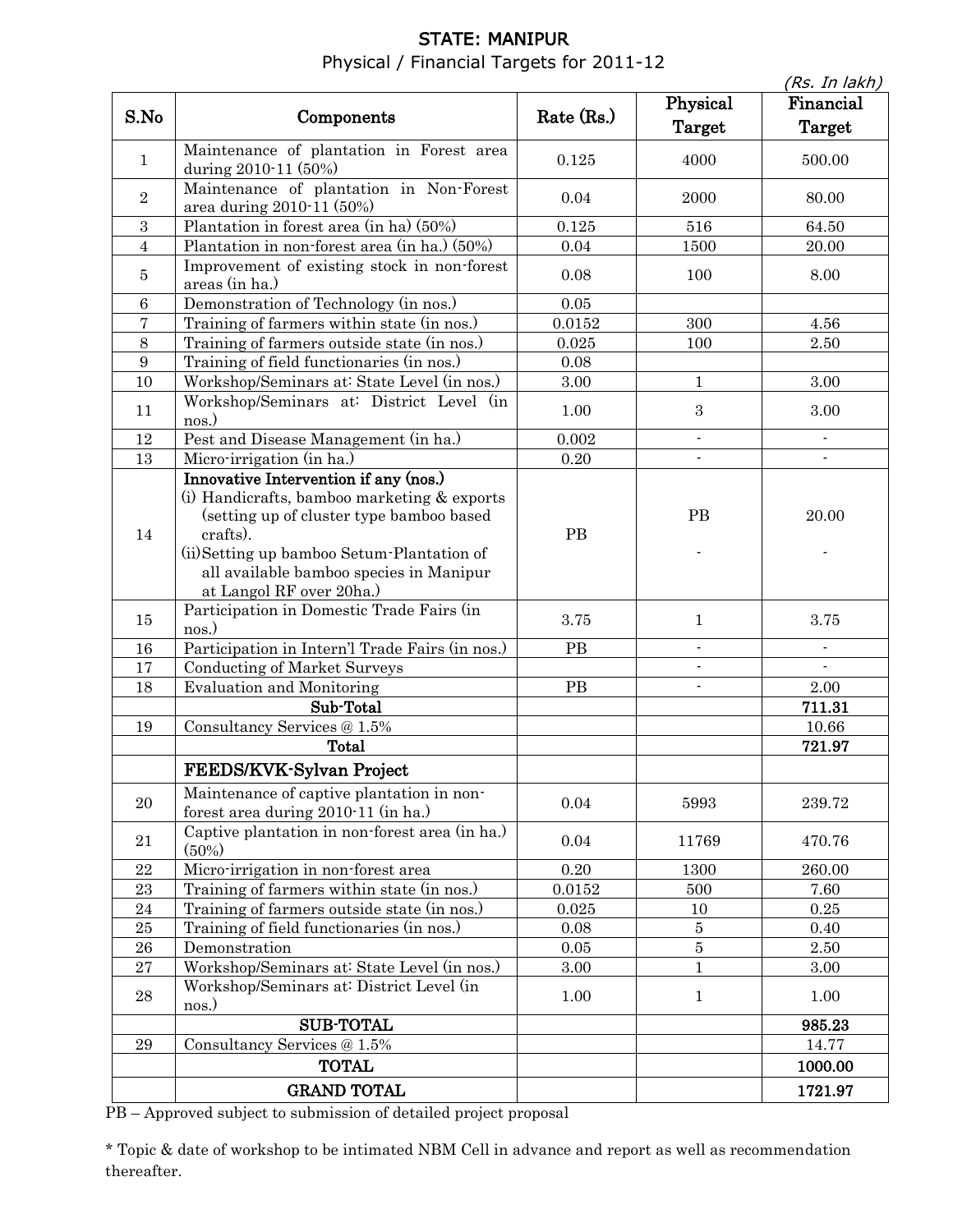# STATE: MEGHALAYA Physical / Financial Targets for 2011-12

|                |                                                               |                                           |                          | (Rs. In lakh)       |
|----------------|---------------------------------------------------------------|-------------------------------------------|--------------------------|---------------------|
| S.No           | Components                                                    | Rate (Rs.)                                | Physical<br>Target       | Financial<br>Target |
| $\mathbf{1}$   | Plantation in forest area (in ha) (50%)                       | 0.125                                     | 1744                     | 218.00              |
| $\overline{2}$ | Plantation in non-forest area (in ha.) (50%)                  | 0.04                                      | 420                      | 16.80               |
| 3              | Improvement of existing stock in non-forest<br>areas (in ha.) | 0.08                                      | 500                      | 40.00               |
| 4              | Demonstration plantation technology                           | 0.25                                      | $\overline{\phantom{a}}$ | $\blacksquare$      |
| 5              | Training of farmers within state (in nos.)                    | 0.0152                                    | 90                       | 1.36                |
| 6              | Training of farmers outside state (in nos.)                   | 0.025                                     | 30                       | 0.75                |
| $\overline{7}$ | Training of field functionaries (in nos.)                     | 0.08                                      | 20                       | 1.60                |
| 8              | Bamboo Wholesale and Retail Markets                           | 4.00 for Gen<br>& 5.33 for<br>Tribal area | $\overline{4}$           | 21.32               |
| 9              | Bamboo Bazaars (in nos.)                                      | 6.75 for Gen<br>& 9.00 T.A                | 1                        | 9.00                |
|                | Sub-Total                                                     |                                           |                          | 308.83              |
| 10             | Consultancy Services @ 1.5%                                   |                                           |                          | 4.63                |
|                | Total                                                         |                                           |                          | 313.46              |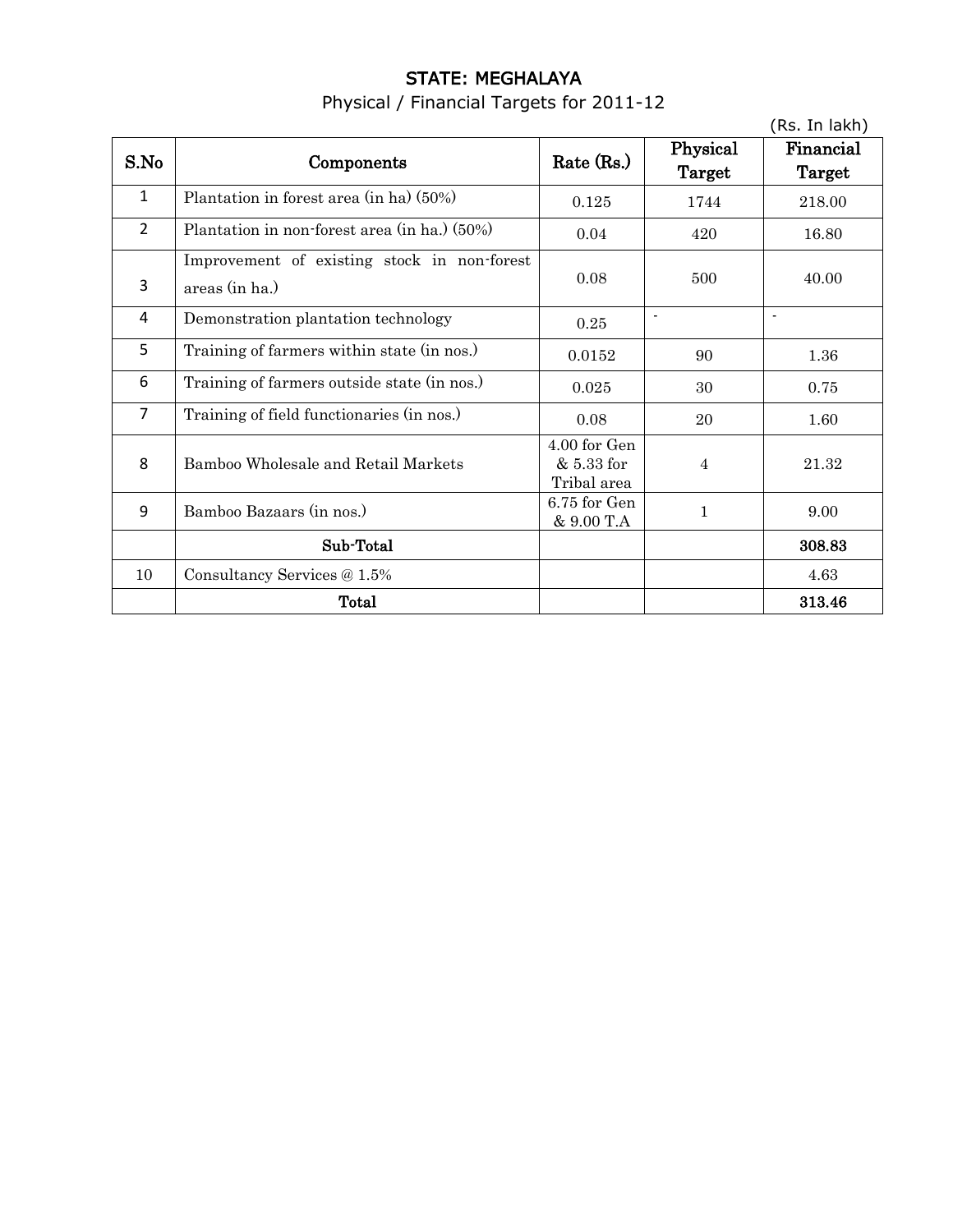# STATE: MIZORAM Physical / Financial Targets for 2011-12

|                  |                                                                                                                                                                                                                             |                                   |                          | (Rs. In lakh)                   |
|------------------|-----------------------------------------------------------------------------------------------------------------------------------------------------------------------------------------------------------------------------|-----------------------------------|--------------------------|---------------------------------|
|                  |                                                                                                                                                                                                                             |                                   | Physical                 | Financial                       |
| S.No             | Components                                                                                                                                                                                                                  | Rate $(Rs.)$                      | Target                   | Target                          |
| $\mathbf{1}$     | Maintenance of plantation in Forest area during<br>2010-11 (50%)                                                                                                                                                            | 0.125                             | 5900                     | 737.50                          |
| $\sqrt{2}$       | Maintenance of plantation in Non-Forest area<br>during 2010-11 (50%)                                                                                                                                                        | 0.04                              | 1600                     | 64.00                           |
| $\sqrt{3}$       | Plantation in forest area (in ha) (50%)                                                                                                                                                                                     | 0.125                             | 5150                     | 643.75                          |
| $\overline{4}$   | Plantation in non-forest area (in ha.) (50%)                                                                                                                                                                                | 0.04                              | 1600                     | 64.00                           |
| 5                | Improvement of existing stock in non-forest areas<br>(in ha.)                                                                                                                                                               | 0.08                              | 1012                     | 80.96                           |
| 6                | Demonstration of technology (in nos.)                                                                                                                                                                                       | 0.05                              | 10                       | 0.50                            |
| 7                | Training of farmers within state (in nos.)                                                                                                                                                                                  | 0.0152                            | 300                      | 4.56                            |
| 8                | Training of farmers outside state (in nos.)                                                                                                                                                                                 | 0.025                             | 95                       | 2.37                            |
| $\boldsymbol{9}$ | Training of field functionaries (in nos.)                                                                                                                                                                                   | 0.08                              | 40                       | $3.20\,$                        |
| 10               | Workshop/Seminars at: State Level (in nos.)                                                                                                                                                                                 | 3.00                              | 1                        | 3.00                            |
| 11               | Workshop/Seminars at: District Level (in nos.)                                                                                                                                                                              | 1.00                              | $\overline{4}$           | 4.00                            |
| 12               | Pest and Disease Management (in ha.)                                                                                                                                                                                        | 0.002                             | 5000                     | 10.00                           |
| 13               | Micro-irrigation (in ha.)                                                                                                                                                                                                   | $0.20\,$                          |                          |                                 |
| 14               | (i) Innovative intervention like shadenets,<br>bamboo chipping units, value addition on<br>Bamboo products, charcoal & vinegar making,<br>etc                                                                               | $PB*$                             |                          | 20.00                           |
|                  | (ii) Bamboo Common Facility Centers<br>(a) Mizoram Bamboo Entrepreneur Federation<br>(b) Pandsons Bambo Society<br>(c) Evenezer Bamboo Society<br>Juniper Bamboo Society<br>(d)<br>(e) Donna Goodwill Society (Women Group) | PB                                |                          | 20.00<br>20.00<br>15.00<br>5.00 |
|                  | Bamboo Mat Ply Industries by M/s Grace<br>(iii)<br>RTP Bamboo Pvt. Ltd.                                                                                                                                                     | PB                                |                          |                                 |
|                  | (iv) Marketing Support to Bamboo Chipping Unit<br>by Mizoram Bamboo Development Agency                                                                                                                                      | PB                                |                          | 17.00                           |
|                  | Setting up of Bamboo Vinegar and Charcoal<br>(v)<br>Making by Mizoram Bamboo Charcoal &<br>Vinegar Association                                                                                                              | PB                                |                          | 3.00                            |
| 15               | Post Harvest Storage & Treatment Facilities (in<br>nos.)                                                                                                                                                                    | 20.00                             |                          |                                 |
| 16               | Retail Outlets (showroom) in ten metros (in nos.)                                                                                                                                                                           | $10.00$ for<br>Gen &<br>13.33 T.A | 1                        | 13.33                           |
| 17               | Participation in Domestic Trade Fairs (in nos.)                                                                                                                                                                             | 3.75                              | $\overline{2}$           | 7.50                            |
| 18               | Conducting of Market Surveys                                                                                                                                                                                                |                                   |                          |                                 |
| 19               | <b>Evaluation and Monitoring</b>                                                                                                                                                                                            | PB                                | PB                       | 3.50                            |
| $20\,$           | Coloured brochures, leaflets & diaries                                                                                                                                                                                      | PB                                | PB                       | 2.00                            |
| 21               | Publicity campaign through newspaper                                                                                                                                                                                        | PB                                |                          |                                 |
| 22               | Baseline data Generation                                                                                                                                                                                                    | PB                                | $\overline{\phantom{0}}$ |                                 |
|                  | Sub-Total                                                                                                                                                                                                                   |                                   |                          | 1724.17                         |
| 23               | Consultancy Services @ 1.5%                                                                                                                                                                                                 |                                   |                          | 25.83                           |
|                  | Total                                                                                                                                                                                                                       |                                   |                          | 1750.00                         |

PB – Approved subject to submission of detailed project proposal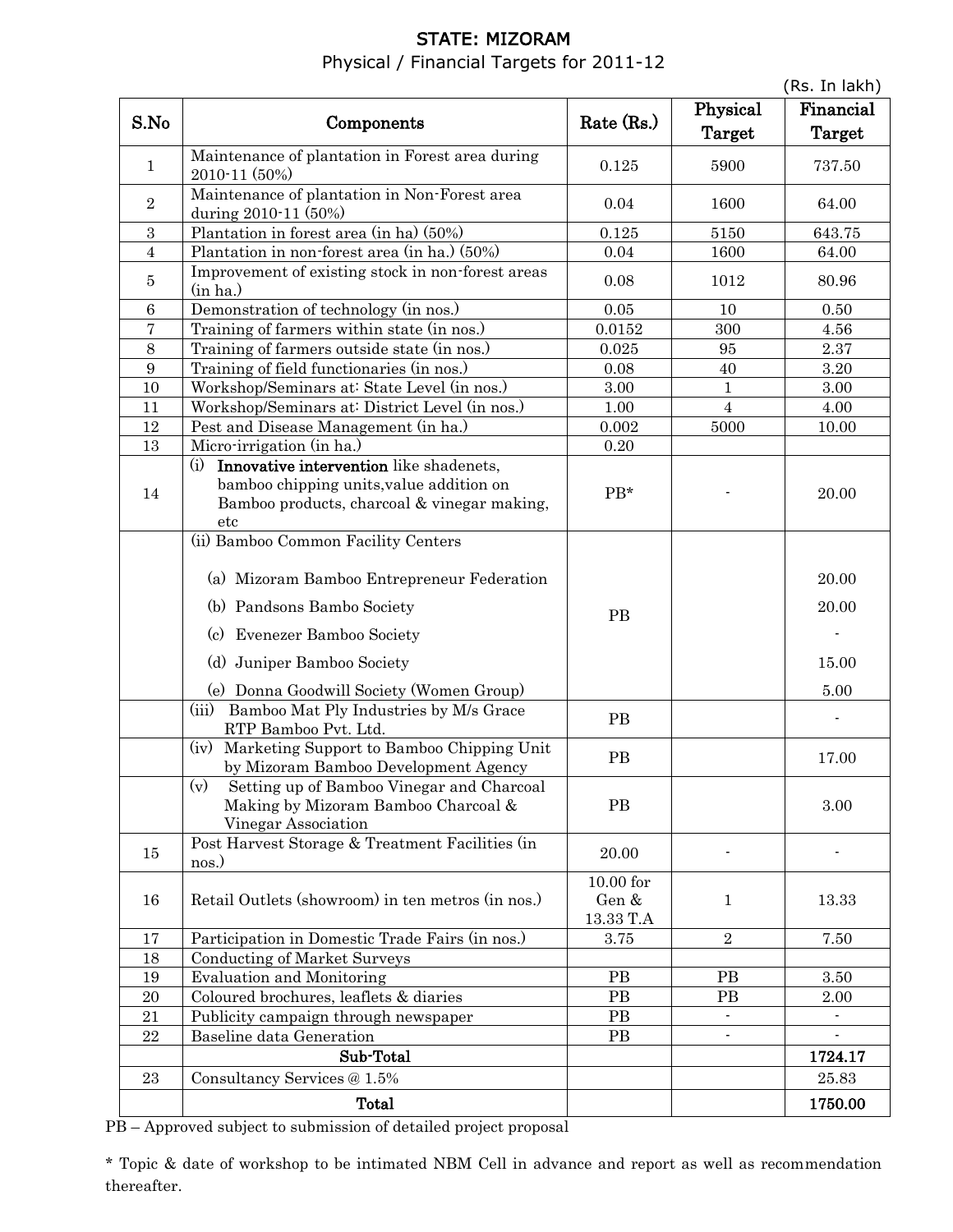# STATE: NAGALAND Physical / Financial Targets for 2011-12

(Rs. In lakh)

| S.No             | Components                                                           | Rate (Rs.)                        | Physical<br><b>Target</b> | $(10.11)$ $10.11)$<br>Financial<br>Target |
|------------------|----------------------------------------------------------------------|-----------------------------------|---------------------------|-------------------------------------------|
| 1                | Centralized nurseries in public sector (in nos.)                     | 2.73                              |                           |                                           |
| $\overline{2}$   | Centralized nurseries in private sector (in nos.)                    | 0.68                              |                           |                                           |
| 3                | Kisan nurseries in public sector (in nos.)                           | 0.065                             | $\overline{a}$            |                                           |
| $\overline{4}$   | Kisan nurseries in private sector (in nos.)                          | $\,0.065\,$                       | $\overline{\phantom{a}}$  |                                           |
| $\bf 5$          | Mahila nurseries in public sector (in nos.)                          | 0.065                             |                           |                                           |
| $\overline{6}$   | Mahila nurseries in private sector (in nos.)                         | 0.065                             |                           |                                           |
| 7                | Maintenance of plantation in Forest area during<br>2010-11 (50%)     | 0.125                             | 5504                      | 688.00                                    |
| $8\,$            | Maintenance of plantation in Non-Forest area<br>during 2010-11 (50%) | 0.04                              |                           |                                           |
| $\boldsymbol{9}$ | Plantation in forest area (in ha) (50%)                              | 0.125                             | 4524                      | 565.50                                    |
| 10               | Plantation in non-forest area (in ha.) (50%)                         | $0.04\,$                          |                           |                                           |
| 11               | Improvement of existing stock in non-forest areas (in<br>ha.)        | 0.08                              | 2453                      | 196.24                                    |
| 12               | Demonstration of Technology (in nos.)                                | $0.05\,$                          | $\overline{a}$            | $\overline{a}$                            |
| 13               | Training of farmers within state (in nos.)                           | 0.0152                            | $\overline{\phantom{a}}$  |                                           |
| 14               | Training of farmers outside state (in nos.)                          | 0.025                             | $\mathbf{L}$              | $\mathbf{r}$                              |
| 15               | Training of field functionaries (in nos.)                            | 0.08                              | 30                        | 2.40                                      |
| 16               | Workshop/Seminars at: State Level (in nos.)                          | $3.00\,$                          | $\sqrt{2}$                | 6.00                                      |
| 17               | Workshop/Seminars at: District Level (in nos.)                       | 1.00                              | $\frac{1}{2}$             | $\overline{\phantom{a}}$                  |
| 18               | Pest and Disease Management (in ha.)                                 | 0.002                             | 6010                      | 12.02                                     |
| 19               | Micro-irrigation (in ha.)                                            | $0.20\,$                          | $\overline{a}$            |                                           |
| 20               | Innovative Intervention (i) Cluster production of<br>incense sticks: | PB                                | PB (10)                   | 25.00                                     |
|                  | (ii) Technology intervention in handicraft:                          | $\rm{PB}$                         | PB(20)                    | 20.00                                     |
|                  | (iii) Furniture product design and developments:                     | $\rm{PB}$                         | PB                        | 6.00                                      |
|                  | (iv) Micro Primary Processing Units:                                 | PB                                | PB                        | 20.00                                     |
| 21               | Post Harvest Storage & Treatment Facilities (in<br>nos.)             | 20.00                             | $\overline{4}$            | 80.00                                     |
| $\bf 22$         | Bamboo Bazaars (in nos.)                                             | 6.75 for<br>Gen & 9.00<br>T.A     | 5                         | 45.00                                     |
| 23               | Retail Outlets (showroom) in ten metros (in nos.)                    | $10.00$ for<br>Gen &<br>13.33 T.A | $\mathbf{1}$              | 13.33                                     |
| 24               | Participation in Domestic Trade Fairs (in nos.)                      | 3.75                              | $\sqrt{2}$                | 7.50                                      |
| $25\,$           | <b>Conducting of Market Surveys</b>                                  | PB                                | $\blacksquare$            |                                           |
| 26               | <b>Evaluation and Monitoring</b>                                     | PB                                | $\overline{\phantom{a}}$  |                                           |
| 27               | Coloured brochures, leaflets & diaries                               | PB                                | $\blacksquare$            | $\blacksquare$                            |
|                  | Sub-Total                                                            |                                   |                           | 1686.99                                   |
| 28               | Consultancy Services @ 1.5%                                          |                                   |                           | 25.30                                     |
|                  | <b>Total</b>                                                         |                                   |                           | 1712.29                                   |

PB – Approved subject to submission of detailed project proposal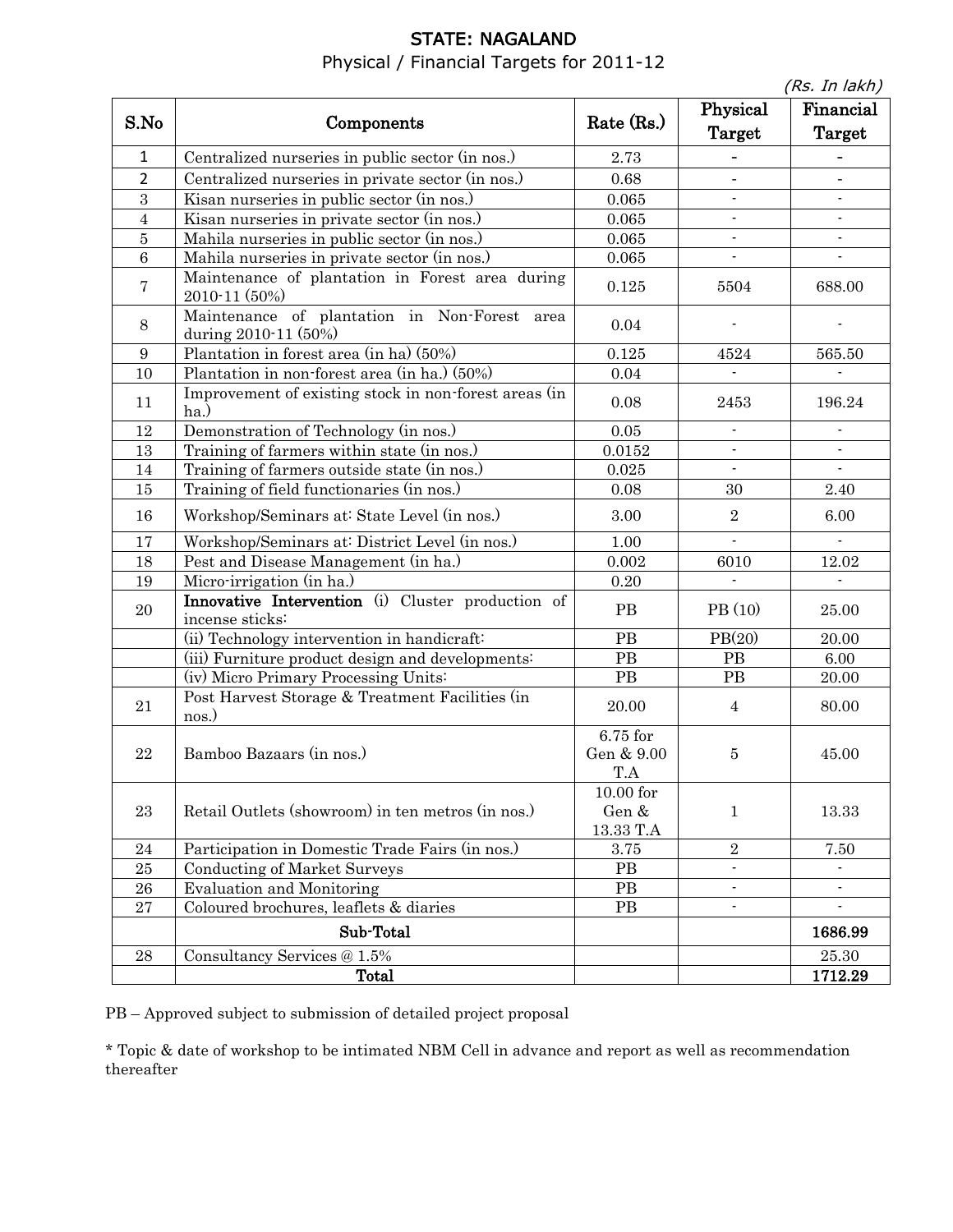### STATE: SIKKIM Physical / Financial Targets for 2011-12

|                |                                                                      |                                   |                           | (Rs. In lakh)              |
|----------------|----------------------------------------------------------------------|-----------------------------------|---------------------------|----------------------------|
| S.No           | Components                                                           | Rate $(Rs.)$                      | Physical<br><b>Target</b> | Financial<br><b>Target</b> |
| $\mathbf{1}$   | Centralized nurseries in public sector (in nos.)                     | 2.73                              |                           |                            |
| $\overline{2}$ | Centralized nurseries in private sector (in nos.)                    | 0.68                              | $\overline{\phantom{a}}$  |                            |
| 3              | Kisan nurseries in public sector (in nos.)                           | 0.065                             | $\overline{\phantom{a}}$  | $\overline{\phantom{a}}$   |
| 4              | Kisan nurseries in private sector (in nos.)                          | 0.065                             |                           | $\overline{\phantom{a}}$   |
| 5              | Mahila nurseries in public sector (in nos.)                          | 0.065                             |                           |                            |
| 6              | Mahila nurseries in private sector (in nos.)                         | 0.065                             | $\overline{\phantom{a}}$  | $\overline{\phantom{a}}$   |
| 7              | Maintenance of plantation in Forest<br>area<br>during 2010-11 (50%)  | 0.125                             | 244                       | 30.50                      |
| 8              | Maintenance of plantation in Non-Forest area<br>during 2010-11 (50%) | 0.04                              | 837                       | 33.48                      |
| 9              | Plantation in forest area (in ha) (50%)                              | $0.125\,$                         | 928                       | 116.00                     |
| 10             | Plantation in non-forest area (in ha.) (50%)                         | 0.04                              | 1200                      | 48.00                      |
| 11             | Plantation in non-forest on Government land                          | 0.08                              | 300                       | 24.00                      |
| 12             | Improvement of existing stock in non-forest<br>areas (in ha.)        | 0.08                              | 200                       | 16.00                      |
| 13             | Demonstration of Technology (in nos.)                                | $0.05\,$                          | $\blacksquare$            |                            |
| 14             | Training of farmers within state (in nos.)                           | 0.0152                            | 96                        | 1.45                       |
| $15\,$         | Training of farmers outside state (in nos.)                          | $\,0.025\,$                       | $51\,$                    | $1.27\,$                   |
| 16             | Training of field functionaries (in nos.)                            | $0.08\,$                          | 10                        | $0.80\,$                   |
| 17             | Workshop/Seminars at: State Level (in nos.)                          | 3.00                              | $\mathbf{1}$              | 3.00                       |
| 18             | Workshop/Seminars at: District Level (in nos.)                       | 1.00                              | $\,2$                     | 2.00                       |
| 19             | Pest and Disease Management (in ha.)                                 | 0.002                             |                           |                            |
| $20\,$         | Micro-irrigation (in ha.)                                            | 0.20                              |                           | ÷.                         |
| 21             | Innovative Intervention<br>(i) Bambusetum-cum-Museum                 | PB                                | 1                         | 15.00                      |
| $22\,$         | (ii) Outsourcing of seedlings                                        | $\rm{PB}$                         | 200000                    | 30.00                      |
| $\bf 23$       | (iii) Handicrafts Development and skill<br>development training      | PB                                | $100$ nos                 | 5.00                       |
| $\bf 24$       | Post Harvest Storage & Treatment Facilities (in<br>nos.)             | 20.00                             |                           | $\overline{\phantom{a}}$   |
|                | Bamboo Bazaars (in nos.)                                             | 6.75 for<br>Gen & 9.00<br>T.A     |                           |                            |
|                | Retail Outlets (showroom) in ten metros (in<br>nos.)                 | $10.00$ for<br>Gen &<br>13.33 T.A |                           | 13.33                      |
| 25             | Participation in Domestic Trade Fairs (in nos.)                      | 3.75                              |                           | $\overline{a}$             |
| 26             | Participation in Intern'l Trade Fairs (in nos.)                      | $\rm{PB}$                         |                           |                            |
| 27             | Conducting of Market Surveys                                         | <b>PB</b>                         |                           |                            |
| 28             | <b>Evaluation and Monitoring</b>                                     | PB                                |                           | 2.00                       |
| 29             | Coloured brochures, leaflets & diaries                               | <b>PB</b>                         | PB                        | 2.00                       |
| 30             | Publicity campaign through newspaper                                 | <b>PB</b>                         | PB                        | 1.00                       |
| 31             | Baseline data Generation                                             | PB                                |                           |                            |
|                | Sub-Total                                                            |                                   |                           | 344.83                     |
| 32.            | Consultancy Services @ 1.5%                                          |                                   |                           | 5.17                       |
|                | <b>Total</b>                                                         |                                   |                           | 350.00                     |

PB – Approved subject to submission of detailed project proposal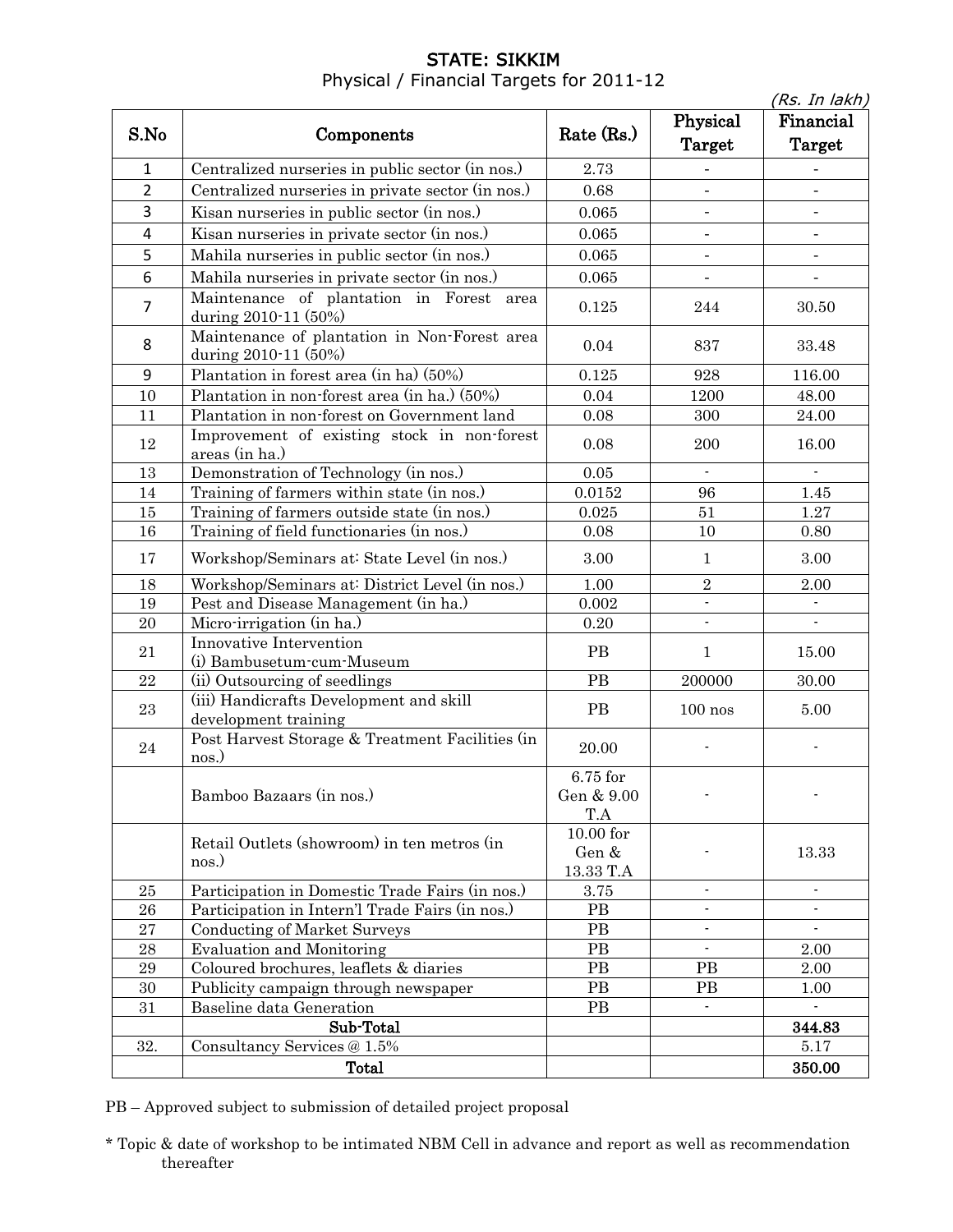# STATE: TRIPURA Physical / Financial Targets for 2011-12

|                  |                                                                      |                                              |                          | (Rs. In lakh)             |
|------------------|----------------------------------------------------------------------|----------------------------------------------|--------------------------|---------------------------|
| S.No             |                                                                      | Rate (Rs.)                                   | Physical                 | Financial                 |
|                  | Components                                                           |                                              | Target                   | Target                    |
| $\mathbf 1$      | Centralized nurseries in public sector (in nos.)                     | 2.73                                         |                          |                           |
| $\overline{2}$   | Centralized nurseries in private sector (in nos.)                    | 0.68                                         | $\frac{1}{2}$            |                           |
| 3                | Kisan nurseries in public sector (in nos.)                           | $\,0.065\,$                                  | $\overline{\phantom{a}}$ | $\overline{\phantom{a}}$  |
| $\overline{4}$   | Kisan nurseries in private sector (in nos.)                          | 0.065                                        | $\blacksquare$           | $\blacksquare$            |
| $\overline{5}$   | Mahila nurseries in public sector (in nos.)                          | 0.065                                        | $\overline{\phantom{a}}$ | $\blacksquare$            |
| $\overline{6}$   | Mahila nurseries in private sector (in nos.)                         | $\,0.065\,$                                  | $\blacksquare$           |                           |
| $\overline{7}$   | Maintenance of plantation in Forest area<br>during 2010-11 (50%)     | 0.125                                        | 420                      | $52.50\,$                 |
| 8                | Maintenance of plantation in Non-Forest area<br>during 2010-11 (50%) | 0.04                                         | 208                      | 8.32                      |
| $\boldsymbol{9}$ | Plantation in forest area (in ha) (50%)                              | 0.125                                        | 965                      | 120.62                    |
| 10               | Plantation in non-forest area (in ha.) (50%)                         | 0.04                                         | $\overline{\phantom{a}}$ |                           |
| 11               | Plantation in non-forest on Government land                          | 0.08                                         | $\overline{\phantom{a}}$ |                           |
| 12               | Improvement of existing stock in non-forest<br>areas (in ha.)        | 0.08                                         | 600                      | 48.00                     |
| 13               | Demonstration of Technology (in nos.)                                | 0.05                                         | 20                       | 1.0                       |
| 14               | Training of farmers within state (in nos.)                           | 0.0152                                       |                          |                           |
| 15               | Training of farmers outside state (in nos.)                          | 0.025                                        |                          |                           |
| 16               | Training of field functionaries (in nos.)                            | 0.08                                         | 39                       | 3.12                      |
| 17               | Workshop/Seminars at: State Level (in nos.)                          | 3.00                                         | $\mathbf{1}$             | 3.00                      |
| 18               | Workshop/Seminars at: District Level (in nos.)                       | 1.00                                         | $\overline{2}$           | 2.00                      |
| 19               | Pest and Disease Management (in ha.)                                 | 0.002                                        | $\overline{a}$           | $\mathbf{r}$              |
| 20               | Micro-irrigation (in ha.)                                            | $0.20\,$                                     | $\overline{\phantom{a}}$ | $\blacksquare$            |
| 21               | Post Harvest Storage & Treatment Facilities (in<br>nos.)             | 20.00                                        |                          |                           |
| $\bf 22$         | Bamboo Wholesale and Retail Markets                                  | 4.00 for<br>Gen & 5.33<br>for Tribal<br>area |                          |                           |
| 23               | Participation in Domestic Trade Fairs (in nos.)                      | $3.75\,$                                     | 1                        | 3.75                      |
| 24               | Participation in Intern'l Trade Fairs (in nos.)                      | PB                                           | $\overline{a}$           |                           |
| 25               | <b>Conducting of Market Surveys</b>                                  | PB                                           |                          |                           |
| ${\bf 26}$       | <b>Evaluation and Monitoring</b>                                     | PB                                           |                          |                           |
| 27               | Coloured brochures, leaflets & diaries                               | PB                                           | PB                       | 2.00                      |
| ${\bf 28}$       | Publicity campaign through newspaper                                 | PB                                           | PB                       | 2.00                      |
| $\bf 29$         | Baseline data Generation                                             | PB                                           | $\mathbf{r}$             | $\mathbb{Z}^{\mathbb{Z}}$ |
|                  | Sub-Total                                                            |                                              |                          | 246.31                    |
| 30               | Consultancy Services @ 1.5%                                          |                                              |                          | 3.69                      |
|                  | Total                                                                |                                              |                          | 250.00                    |
|                  |                                                                      |                                              |                          |                           |

PB – Approved subject to submission of detailed project proposal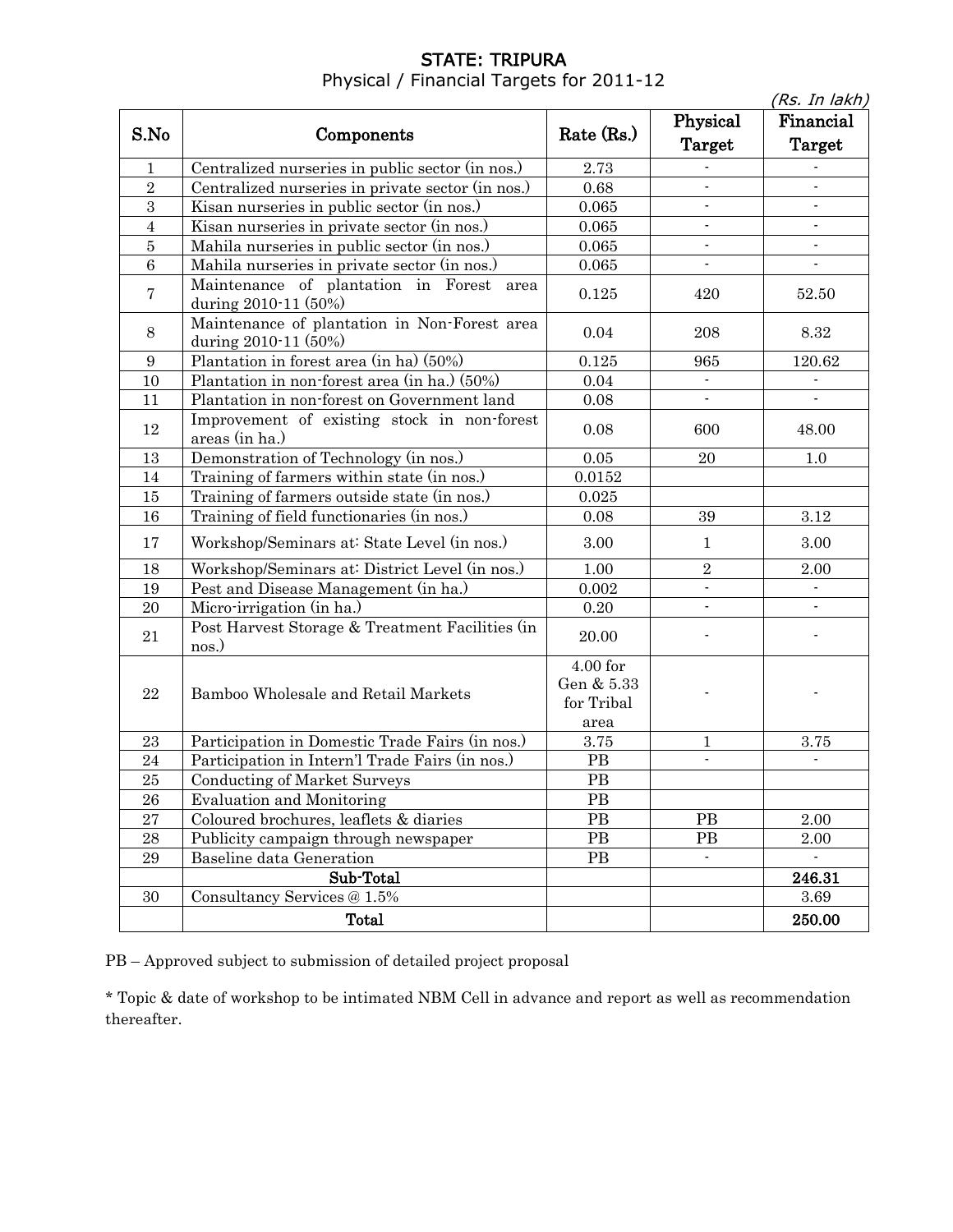### STATE: ANDHRA PRADESH

Physical / Financial Targets for 2011-12

|                |                                                                     |            |                          | (Rs. In lakh)            |
|----------------|---------------------------------------------------------------------|------------|--------------------------|--------------------------|
|                |                                                                     |            | Physical                 | Financial                |
| S.No           | Components                                                          | Rate (Rs.) | <b>Target</b>            | <b>Target</b>            |
| 1              | Centralized nurseries in public sector (in nos.)                    | 2.73       |                          |                          |
| $\overline{2}$ | Centralized nurseries in private sector (in nos.)                   | 0.68       |                          |                          |
| 3              | Kisan nurseries in public sector (in nos.)                          | 0.065      | $\overline{\phantom{a}}$ | $\overline{\phantom{a}}$ |
| 4              | Kisan nurseries in private sector (in nos.)                         | 0.065      |                          |                          |
| 5              | Mahila nurseries in public sector (in nos.)                         | 0.065      | $\overline{\phantom{a}}$ | $\overline{\phantom{a}}$ |
| 6              | Mahila nurseries in private sector (in nos.)                        | 0.065      | $\overline{\phantom{a}}$ | $\overline{a}$           |
| 7              | Maintenance of plantation in Forest<br>area<br>during 2010-11 (50%) | 0.125      | 267.74                   | 33.468                   |
| 8              | Maintenance of plantation in Forest<br>area<br>during 2009-10 (50%) | 0.125      |                          |                          |
| 9              | Plantation in forest area (in ha) (50%)                             | 0.125      | 250                      | 31.25                    |
| 10             | Plantation in non-forest area (in ha.) (50%)                        | 0.04       |                          |                          |
| 11             | Plantation in non-forest on Government land                         | 0.08       |                          |                          |
| 12             | Improvement of existing stock in non-forest<br>areas (in ha.)       | 0.08       |                          |                          |
| 13             | Training of farmers outside state (in nos.)                         | 0.025      | $\blacksquare$           |                          |
| 14             | Training of field functionaries (in nos.)                           | 0.08       | $\overline{a}$           |                          |
| 15             | Workshop/Seminars at: State Level (in nos.)                         | 3.00       |                          | $\overline{a}$           |
| 16             | Workshop/Seminars at: District Level (in nos.)                      | 1.00       | $\blacksquare$           | $\overline{\phantom{0}}$ |
| 17             | Pest and Disease Management (in ha.)                                | 0.002      |                          |                          |
| 18             | Micro-irrigation (in ha.)                                           | 0.20       | $\blacksquare$           | $\overline{a}$           |
| 19             | <b>Evaluation and Monitoring</b>                                    | PB         |                          |                          |
| 20             | Coloured brochures, leaflets & diaries                              | PB         |                          | $\overline{a}$           |
|                | Sub-Total                                                           |            |                          | 64.71                    |
| 21             | Consultancy Services @ 1.5%                                         |            |                          | 0.58                     |
|                | Total                                                               |            |                          | 65.29                    |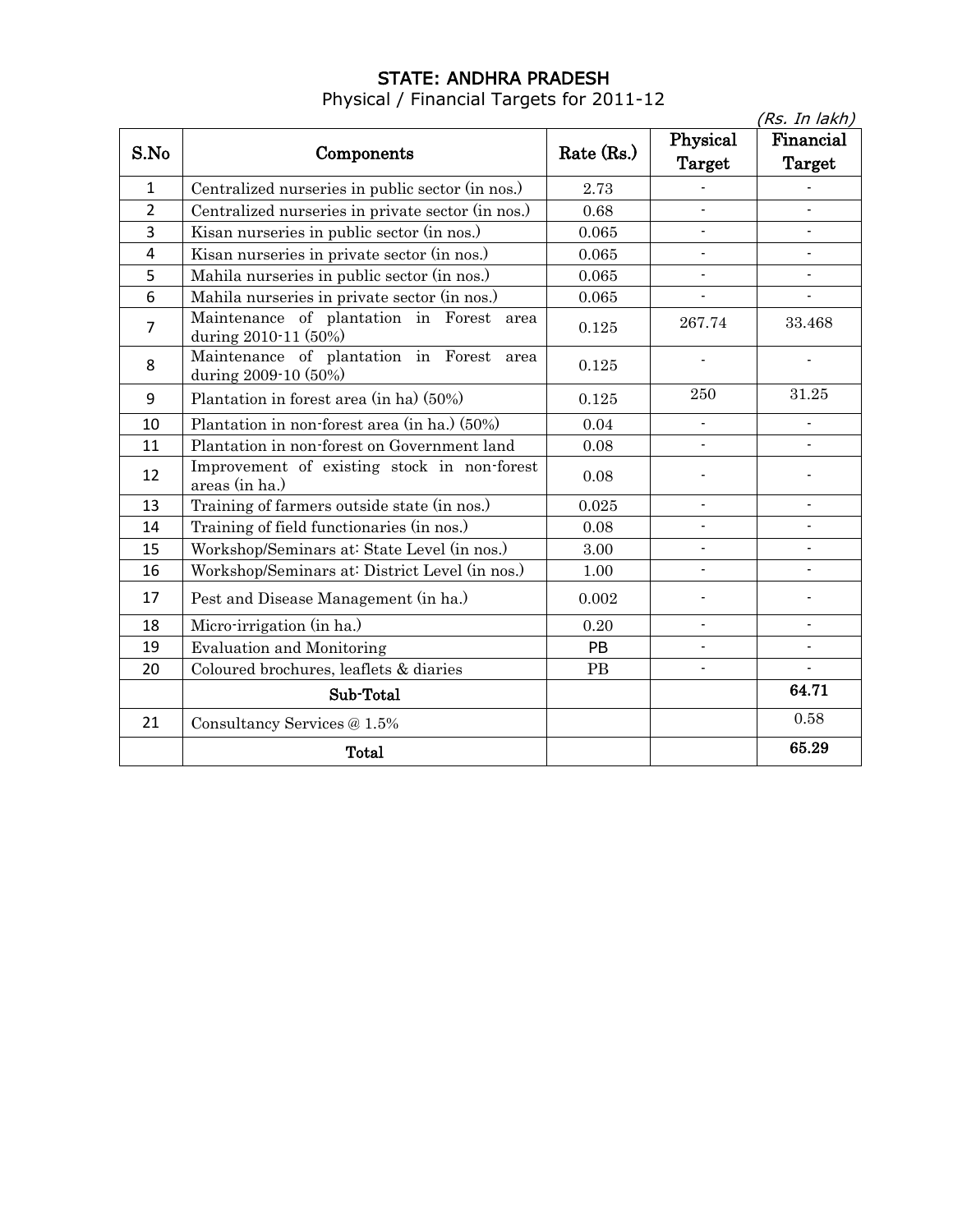#### STATE: BIHAR Physical / Financial Targets for 2011-12

|                  |                                                                                              |                                           |                          | (Rs. In lakh)            |
|------------------|----------------------------------------------------------------------------------------------|-------------------------------------------|--------------------------|--------------------------|
|                  | Components                                                                                   |                                           | Physical                 | Financial                |
| S.No             |                                                                                              | Rate $(Rs.)$                              | Target                   | Target                   |
| $\mathbf{1}$     | Centralized nurseries in public sector (in nos.)                                             | 2.73                                      |                          |                          |
| $\overline{2}$   | Centralized nurseries in private sector (in nos.)                                            | 0.68                                      |                          |                          |
| 3                | Kisan nurseries in public sector (in nos.)                                                   | 0.065                                     |                          |                          |
| $\overline{4}$   | Kisan nurseries in private sector (in nos.)                                                  | 0.065                                     | $\blacksquare$           | $\overline{a}$           |
| $\bf 5$          | Maintenance of plantation in Forest area<br>during 2010-11 (50%)                             | 0.125                                     | 795                      | 99.38                    |
| $\,6\,$          | Maintenance of plantation in Non-Forest area<br>during 2010-11 (50%)                         | 0.125                                     | 65                       | 2.60                     |
| 7                | Plantation in forest area (in ha) (50%)                                                      | 0.125                                     | 100                      | 12.5                     |
| 8                | Plantation in non-forest area (in ha.) (50%)                                                 | 0.04                                      | 246                      | 9.84                     |
| $\boldsymbol{9}$ | Plantation in non-forest on Government land                                                  | 0.08                                      | $\blacksquare$           |                          |
| 10               | Improvement of existing stock in non-forest<br>areas (in ha.)                                | 0.08                                      | 100                      | 8.00                     |
| 11               | Demonstration of Technology (in nos.)                                                        | $0.05\,$                                  |                          |                          |
| 12               | Training of farmers within state (in nos.)                                                   | 0.0152                                    | 87                       | 1.32                     |
| 13               | Training of farmers outside state (in nos.)                                                  | 0.025                                     | 50                       | 1.25                     |
| 14               | Training of field functionaries (in nos.)                                                    | 0.08                                      | 10                       | 0.80                     |
| 15               | Workshop/Seminars at: State Level (in nos.)                                                  | $3.00\,$                                  | $\mathbf{1}$             | 3.00                     |
| 16               | Workshop/Seminars at: District Level (in nos.)                                               | 1.00                                      | $\mathbf{1}$             | 1.00                     |
| 17               | Pest and Disease Management (in ha.)                                                         | 0.002                                     | 500                      | 1.00                     |
| 18               | Micro-irrigation (in ha.)                                                                    | 0.20                                      | $\blacksquare$           | $\overline{\phantom{a}}$ |
| 19               | Innovative interventions                                                                     | PB                                        | $\blacksquare$           | $\blacksquare$           |
|                  | 1) Construction of 100 Bamboo houses for flood<br>victims                                    | <b>PB</b>                                 | 40                       | 24.00                    |
|                  | 2) Training of 500 Artisans and distribution of<br>tool kits                                 | <b>PB</b>                                 | 100                      | 5.00                     |
|                  | 3) Training and Demonstration of value added<br>Bamboo Product                               | <b>PB</b>                                 |                          |                          |
|                  | 4) Demonstration of Bamboo value added<br>Product in International Sonpur Fair (1)<br>Month) | PB                                        |                          | 2.00                     |
| 20               | Post Harvest Storage & Treatment Facilities (in<br>nos.)                                     | 20.00                                     | 1                        | 20.00                    |
| 21               | Bamboo Wholesale and Retail Markets                                                          | 4.00 for Gen<br>& 5.33 for<br>Tribal area | $\mathbf{1}$             | 4.00                     |
| $\bf{22}$        | Participation in Domestic Trade Fairs (in nos.)                                              | 3.75                                      | $\blacksquare$           | $\overline{\phantom{a}}$ |
| 23               | Participation in Intern'l Trade Fairs (in nos.)                                              | PB                                        |                          |                          |
| 24               | <b>Conducting of Market Surveys</b>                                                          | PB                                        | $\overline{\phantom{0}}$ |                          |
| $\bf 25$         | <b>Evaluation and Monitoring</b>                                                             | PB                                        |                          | 2.00                     |
| ${\bf 26}$       | Coloured brochures, leaflets & diaries                                                       | PB                                        | $\rm{PB}$                | 1.00                     |
| 27               | Publicity campaign through newspaper                                                         | PB                                        | $\mathbf{r}$             |                          |
|                  | Sub-Total                                                                                    |                                           |                          | 198.69                   |
| 28               | Consultancy Services @ 1.5%                                                                  |                                           |                          | 2.98                     |
|                  | <b>Total</b>                                                                                 |                                           |                          | 201.67                   |

PB – Approved subject to submission of detailed project proposal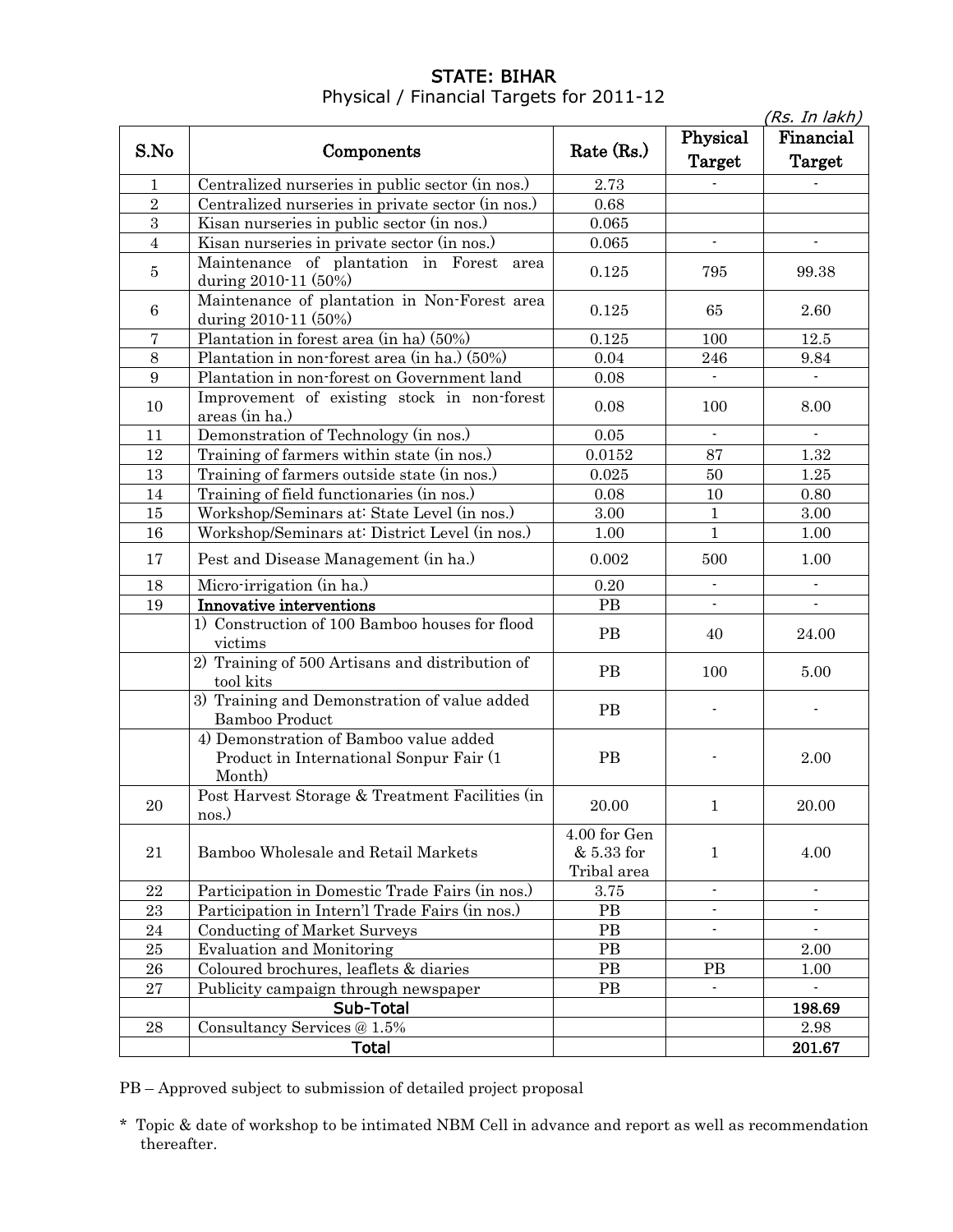# STATE: CHHATTISGARH Physical / Financial Targets for 2011-12

|                  |                                                                                           |                                   |                          | (Rs. <u>In lakh)</u>       |
|------------------|-------------------------------------------------------------------------------------------|-----------------------------------|--------------------------|----------------------------|
| S.No             | Components                                                                                | Rate $(Rs.)$                      | Physical<br>Target       | Financial<br><b>Target</b> |
| $\mathbf{1}$     | Maintenance of plantation in Forest area during<br>2010-11 (50%)                          | 0.125                             | 1130                     | 141.25                     |
| $\sqrt{2}$       | Maintenance of plantation in Non-Forest area<br>during 2010-11 (50%)                      | 0.125                             | 1132                     | 45.28                      |
| $\boldsymbol{3}$ | Maintenance of plantation in Non-Forest Govt.<br>Land during 2010-11 (50%)                | 0.08                              | 467                      | 37.36                      |
| 4                | Plantation in forest area (in ha) (50%)                                                   | 0.125                             | 540                      | 67.50                      |
| $\bf 5$          | Plantation in non-forest area (in ha.) (50%)                                              | 0.04                              | 600                      | 24.00                      |
| $\,6$            | Plantation in non-forest on Government land                                               | 0.08                              | 1000                     | 80.00                      |
| 7                | Improvement of existing stock in non-forest<br>areas (in ha.)                             | 0.08                              | 100                      | 4.00                       |
| $8\,$            | Demonstration of Technology (in nos.)                                                     | $\rm 0.05$                        | 10                       | $0.50\,$                   |
| $\boldsymbol{9}$ | Training of farmers within state (in nos.)                                                | $\,0.0152\,$                      | 100                      | 1.52                       |
| 10               | Training of farmers outside state (in nos.)                                               | 0.025                             | 50                       | $1.25\,$                   |
| 11               | Training of field functionaries (in nos.)                                                 | 0.08                              | 30                       | 2.40                       |
| 12               | Training of Artisans                                                                      | $\rm{PB}$                         | 50                       | $2.50\,$                   |
| 13               | Workshop/Seminars at: State Level (in nos.)                                               | $3.00\,$                          | $\mathbf{1}$             | $3.00\,$                   |
| 14               | Workshop/Seminars at: District Level (in nos.)                                            | 1.00                              | $\overline{6}$           | 6.00                       |
| 15               | Workshop/Seminars at: National Level (in nos.)<br>as per proposal from Bhaskar foundation | 5.00                              | $\mathbf{1}$             | 5.00                       |
| 16               | Pest and Disease Management (in ha.)                                                      | 0.002                             | 3000                     | 6.00                       |
| 17               | Micro-irrigation (in ha.)                                                                 | 0.20                              | 100                      | 20.00                      |
| 18               | Innovative interventions                                                                  | PB                                |                          |                            |
|                  | (i) Establishment of Bamboo Craft Training and<br>Product Development Centres.            | PB                                | $\overline{2}$           | 40.00                      |
|                  | (ii) Establishment of Bambusetum (in nos.)                                                | PB                                | $\overline{a}$           |                            |
| 19               | Post Harvest Storage & Treatment Facilities (in<br>nos.)                                  | 20.00                             |                          | $\overline{\phantom{0}}$   |
|                  | Bamboo Wholesale and Retail Markets                                                       | 4.00 for Gen                      |                          |                            |
| 20               | (i) For General areas                                                                     | & 5.33 for                        | 2                        | 8.00                       |
|                  | (ii) For Tribal areas                                                                     | Tribal area                       | $\overline{2}$           | 10.66                      |
| 21               | Bamboo Bazaars (in nos.)                                                                  | 6.75 for Gen<br>& 9.00 T.A        | 1                        | 9.00                       |
| 22               | Retail Outlets (showroom) in ten metros (in nos.)                                         | $10.00$ for<br>Gen & 13.33<br>T.A | $\mathbf{1}$             | 10.00                      |
| $\bf 23$         | Participation in Domestic Trade Fairs (in nos.)                                           | $3.75\,$                          | $\overline{2}$           | $7.50\,$                   |
| 24               | Participation in Intern'l Trade Fairs (in nos.)                                           | PB                                | $\overline{\phantom{a}}$ | $\overline{\phantom{0}}$   |
| 25               | <b>Conducting of Market Surveys</b>                                                       | PB                                | $\overline{\phantom{0}}$ | $\overline{\phantom{0}}$   |
| 26               | <b>Evaluation and Monitoring</b>                                                          | PB                                | ÷.                       | 2.00                       |
| 27               | Coloured brochures, leaflets & diaries                                                    | $\rm{PB}$                         | -                        |                            |
| ${\bf 28}$       | Publicity campaign through newspaper                                                      | PB                                |                          |                            |
| $\bf 29$         | Baseline data Generation                                                                  | PB                                | -                        |                            |
|                  | Sub-Total                                                                                 |                                   |                          | 534.72                     |
| 30               | Consultancy Services @ 1.5%                                                               |                                   |                          | 8.02                       |
|                  | <b>Total</b>                                                                              |                                   |                          | 542.74                     |

PB – Approved subject to submission of detailed project proposal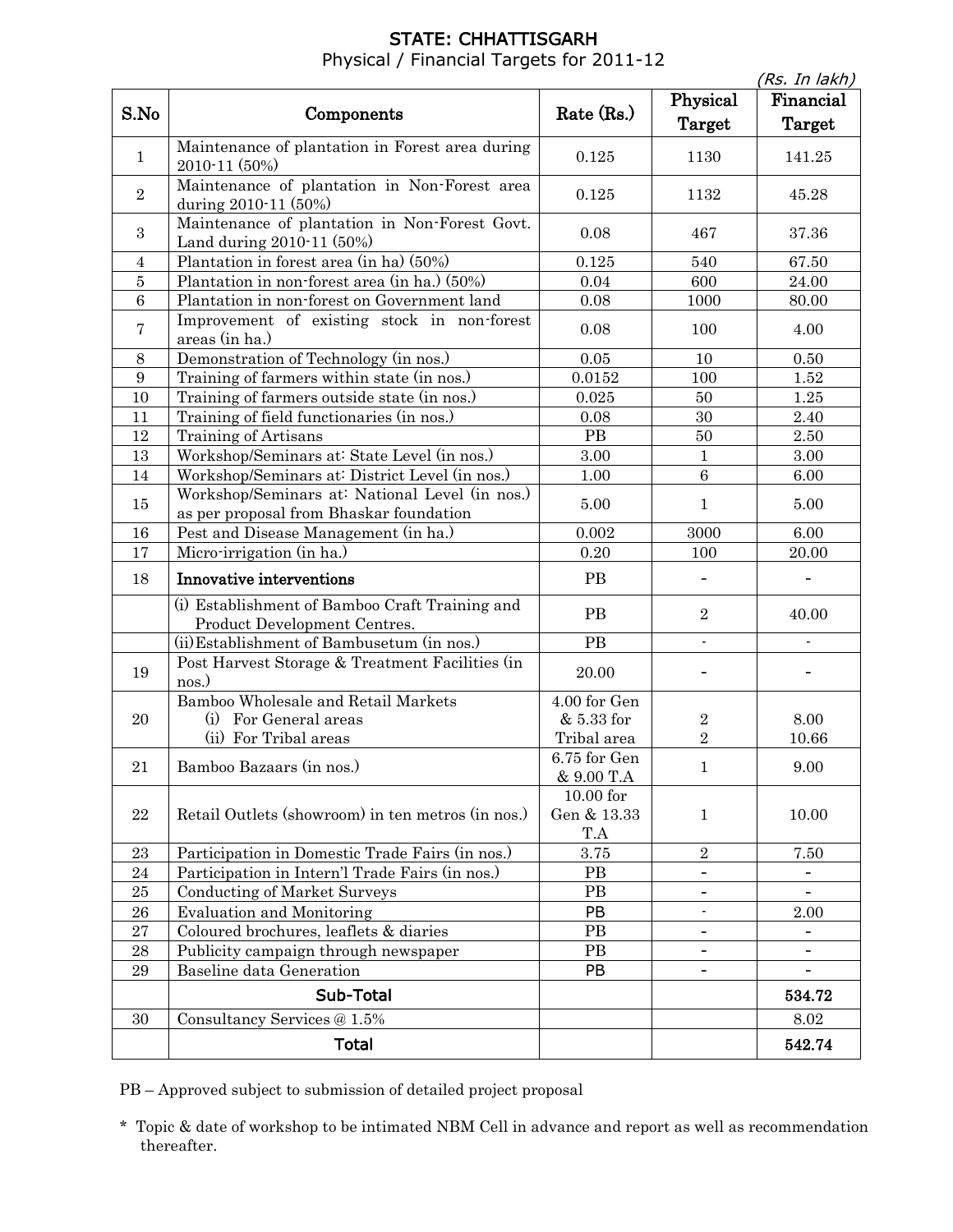## STATE: GUJARAT Physical / Financial Targets for 2011-12

|                |                                                                                                                                                   |                                           |                          | (Rs. In lakh)  |
|----------------|---------------------------------------------------------------------------------------------------------------------------------------------------|-------------------------------------------|--------------------------|----------------|
|                |                                                                                                                                                   |                                           | Physical                 | Financial      |
| S.No           | Components                                                                                                                                        | Rate (Rs.)                                | Target                   | Target         |
| $\mathbf{1}$   | Centralized nurseries in public sector (in nos.)                                                                                                  | 2.73                                      |                          |                |
| $\overline{2}$ | Centralized nurseries in private sector (in nos.)                                                                                                 | 0.68                                      | $\overline{a}$           | $\overline{a}$ |
| 3              | Kisan nurseries in public sector (in nos.)                                                                                                        | $\,0.065\,$                               |                          |                |
| $\overline{4}$ | Kisan nurseries in private sector (in nos.)                                                                                                       | $\,0.065\,$                               |                          |                |
| $\bf 5$        | Mahila nurseries in public sector (in nos.)                                                                                                       | 0.065                                     | $\blacksquare$           | $\overline{a}$ |
| 6              | Maintenance of plantation in Forest area during<br>2010-11 (50%)                                                                                  | 0.125                                     | 309                      | 38.63          |
| $\overline{7}$ | Maintenance of plantation in Non-Forest area<br>during 2010-11 (50%)                                                                              | 0.125                                     | 150                      | 6.00           |
| 8              | Plantation in forest area (in ha) (50%)                                                                                                           | 0.125                                     | 560                      | 70.00          |
| 9              | Plantation in non-forest area (in ha.) (50%)                                                                                                      | 0.04                                      | 300                      | 24.00          |
| $10\,$         | Plantation in non-forest on Government land                                                                                                       | $0.08\,$                                  | $\sim$                   |                |
| 11             | Improvement of existing stock in non-forest<br>areas (in ha.)                                                                                     | 0.08                                      | 100                      | 8.00           |
| 12             | Demonstration of Technology(in nos.)                                                                                                              | $0.05\,$                                  | 10                       | 0.50           |
| 13             | Training of farmers within state (in nos.)                                                                                                        | 0.0152                                    | 94                       | 1.42           |
| 14             | Training of farmers outside state (in nos.)                                                                                                       | 0.025                                     | L.                       |                |
| $15\,$         | Training of field functionaries (in nos.)                                                                                                         | 0.08                                      | $\overline{\phantom{a}}$ |                |
| 16             | Workshop/Seminars at: State Level (in nos.)                                                                                                       | 3.00                                      | $\mathbf{1}$             | 3.00           |
| 17             | Workshop/Seminars at: District Level (in nos.)                                                                                                    | 1.00                                      | $\mathbf{1}$             | 1.00           |
| 18             | Workshop/Seminars at: National Level (in nos.)                                                                                                    | 5.00                                      |                          |                |
| 19             | Pest and Disease Management (in ha.)                                                                                                              | $\,0.002\,$                               | 1500                     | $3.00\,$       |
| 20             | Micro-irrigation (in ha.)                                                                                                                         | 0.20                                      | $\overline{5}$           | 1.00           |
| 21             | Innovative interventions<br>Bamboo based skill training programme to<br>enhance opportunity for sustainable Livelihood<br>of Kotvalia communities | <b>PB</b>                                 | 100                      | 5.00           |
| 22             | Post Harvest Storage & Treatment Facilities (in<br>nos.)                                                                                          | 20.00                                     | $\mathbf{1}$             | 20.00          |
| 23             | Bamboo Wholesale and Retail Markets                                                                                                               | 4.00 for Gen<br>& 5.33 for<br>Tribal area | 1                        | 4.00           |
| 24             | Bamboo Bazaars (in nos.)                                                                                                                          | 6.75 for Gen<br>& 9.00 T.A                | $\mathbf{1}$             | 6.75           |
| 25             | Participation in Domestic Trade Fairs (in nos.)                                                                                                   | 3.75                                      | 1                        | 3.75           |
| 26             | Conducting of Market Surveys                                                                                                                      |                                           | $\overline{\phantom{a}}$ |                |
| $\bf 27$       | <b>Evaluation and Monitoring</b>                                                                                                                  | PB                                        | $\overline{\phantom{a}}$ |                |
| 28             | Coloured brochures, leaflets & diaries                                                                                                            | PB                                        | PB                       | $1.00\,$       |
| 29             | Publicity campaign through newspaper                                                                                                              | PB                                        | $\blacksquare$           |                |
| 30             | Baseline data Generation                                                                                                                          | PB                                        | $\overline{\phantom{a}}$ | $\mathbf{r}$   |
|                | Sub-Total                                                                                                                                         |                                           |                          | 197.05         |
| 31             | Consultancy Services @ 1.5%                                                                                                                       |                                           |                          | 2.95           |
|                | <b>Total</b>                                                                                                                                      |                                           |                          | 200.00         |

PB – Approved subject to submission of detailed project proposal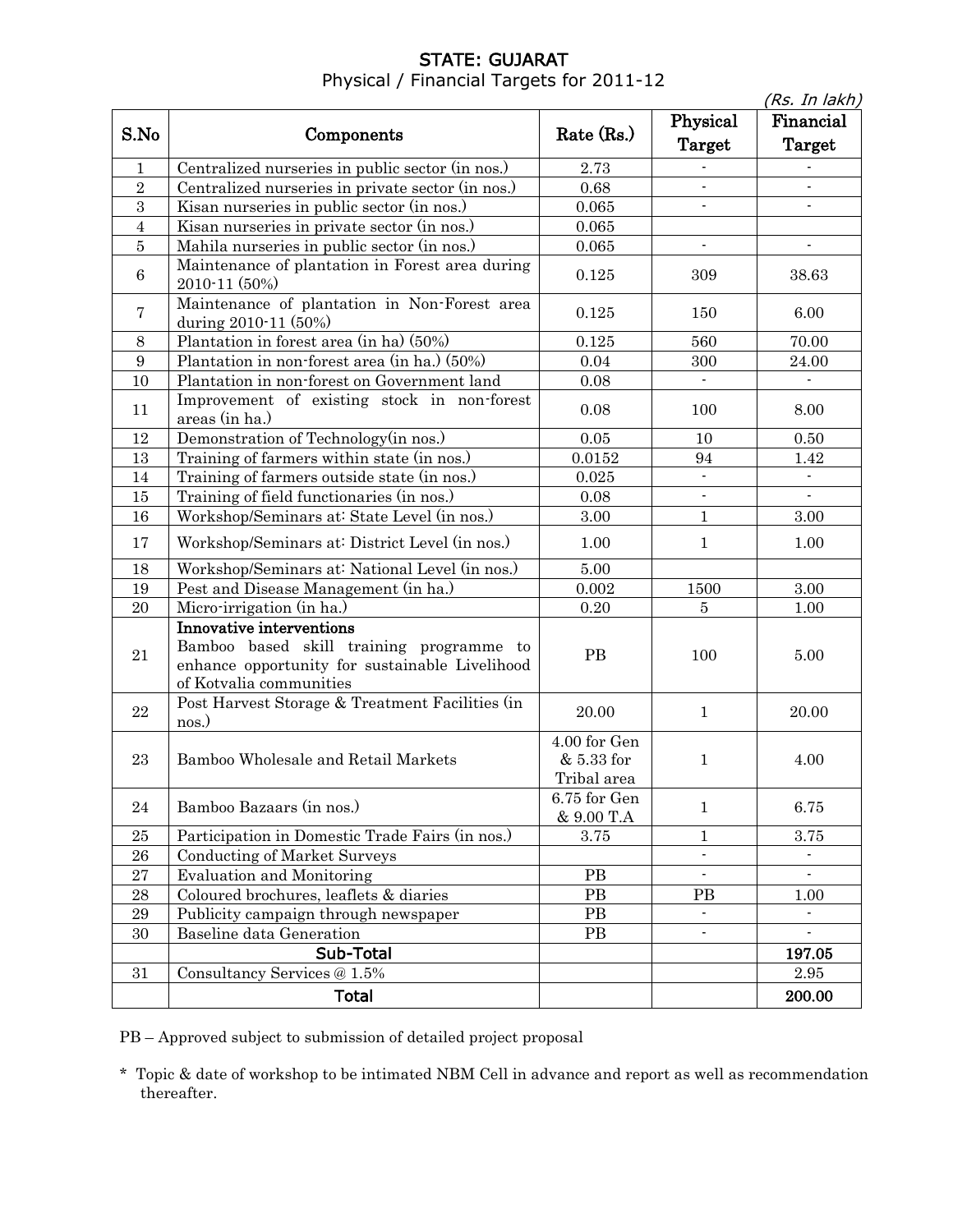## STATE: HIMACHAL PRADESH

Physical / Financial Targets for 2011-12

(Rs. In lakh)

|                |                                                                      |            | Physical                 | Financial                |
|----------------|----------------------------------------------------------------------|------------|--------------------------|--------------------------|
| S.No           | Components                                                           | Rate (Rs.) | <b>Target</b>            | <b>Target</b>            |
| $\mathbf{1}$   | Centralized nurseries in public sector (in nos.)                     | 2.73       |                          |                          |
| 2              | Centralized nurseries in private sector (in nos.)                    | 0.68       |                          |                          |
| 3              | Kisan nurseries in public sector (in nos.)                           | 0.065      | $\overline{\phantom{a}}$ | $\overline{\phantom{0}}$ |
| 4              | Kisan nurseries in private sector (in nos.)                          | 0.065      | $\overline{\phantom{0}}$ | $\overline{\phantom{0}}$ |
| 5              | Mahila nurseries in public sector (in nos.)                          | 0.065      |                          |                          |
| 6              | Maintenance of plantation in Forest area during<br>2010-11 (50%)     | 0.125      | 368                      | 46.00                    |
| $\overline{7}$ | Maintenance of plantation in Non-Forest area<br>during 2010-11 (50%) | 0.04       | 150                      | 6.00                     |
| 8              | Plantation in forest area (in ha) (50%)                              | 0.125      | 500                      | 62.50                    |
| 9              | Plantation in non-forest area (in ha.) (50%)                         | 0.04       | 200                      | 8.00                     |
| 10             | Plantation in non-forest on Government land                          | 0.08       |                          |                          |
| 11             | Improvement of existing stock in non-forest<br>areas (in ha.)        | 0.08       | 195                      | 15.60                    |
| 12             | Demonstration of Technology(in nos.)                                 | $0.05\,$   |                          |                          |
| 13             | Training of farmers within state (in nos.)                           | 0.0152     | 99                       | 1.50                     |
| 14             | Training of farmers outside state (in nos.)                          | 0.025      | 100                      | 2.50                     |
| 15             | Training of field functionaries (in nos.)                            | 0.08       | 20                       | 1.60                     |
| 16             | Workshop/Seminars at: State Level (in nos.)                          | 3.00       | $\mathbf{1}$             | 3.00                     |
| 17             | Workshop/Seminars at: District Level (in nos.)                       | 1.00       | $\mathbf{1}$             | 1.00                     |
| 18             | Workshop/Seminars at: National Level (in nos.)                       | $5.00\,$   | $\overline{a}$           |                          |
| 19             | Pest and Disease Management (in ha.)                                 | 0.002      | $\overline{\phantom{a}}$ | $\overline{\phantom{a}}$ |
| 20             | Innovative interventions                                             | $\rm{PB}$  | $\blacksquare$           | $\overline{\phantom{0}}$ |
| 21             | Post Harvest Storage & Treatment Facilities (in<br>nos.)             | 20.00      |                          |                          |
| 22             | Participation in Domestic Trade Fairs (in nos.)                      | 3.75       | $\blacksquare$           | $\overline{\phantom{0}}$ |
| 23             | Participation in Intern'l Trade Fairs (in nos.)                      | PB         | $\blacksquare$           |                          |
| 24             | <b>Evaluation and Monitoring</b>                                     | PB         | $\overline{\phantom{a}}$ | $\overline{\phantom{a}}$ |
| 25             | Coloured brochures, leaflets & diaries                               | PB         | $\blacksquare$           | $\blacksquare$           |
| 27             | Publicity campaign through newspaper                                 | PB         |                          |                          |
| 28             | Baseline data Generation                                             | PB         |                          |                          |
| 29             | Development of marketing facilities                                  | ${\rm LS}$ | PB(1)                    |                          |
| 30             | Funds for IHBT, Palampur                                             |            |                          |                          |
|                | <b>Centralized Nursery</b><br>(i)                                    | 2.73       | $\blacksquare$           | $\blacksquare$           |
|                | (ii) Bamboo Plantation                                               | $0.125\,$  | $\blacksquare$           |                          |
|                | Sub-Total                                                            |            |                          | 147.78                   |
| 31             | Consultancy Services @ 1.5%                                          |            |                          | 2.22                     |
|                | <b>Total</b>                                                         |            |                          | 150.00                   |

PB – Approved subject to submission of detailed project proposal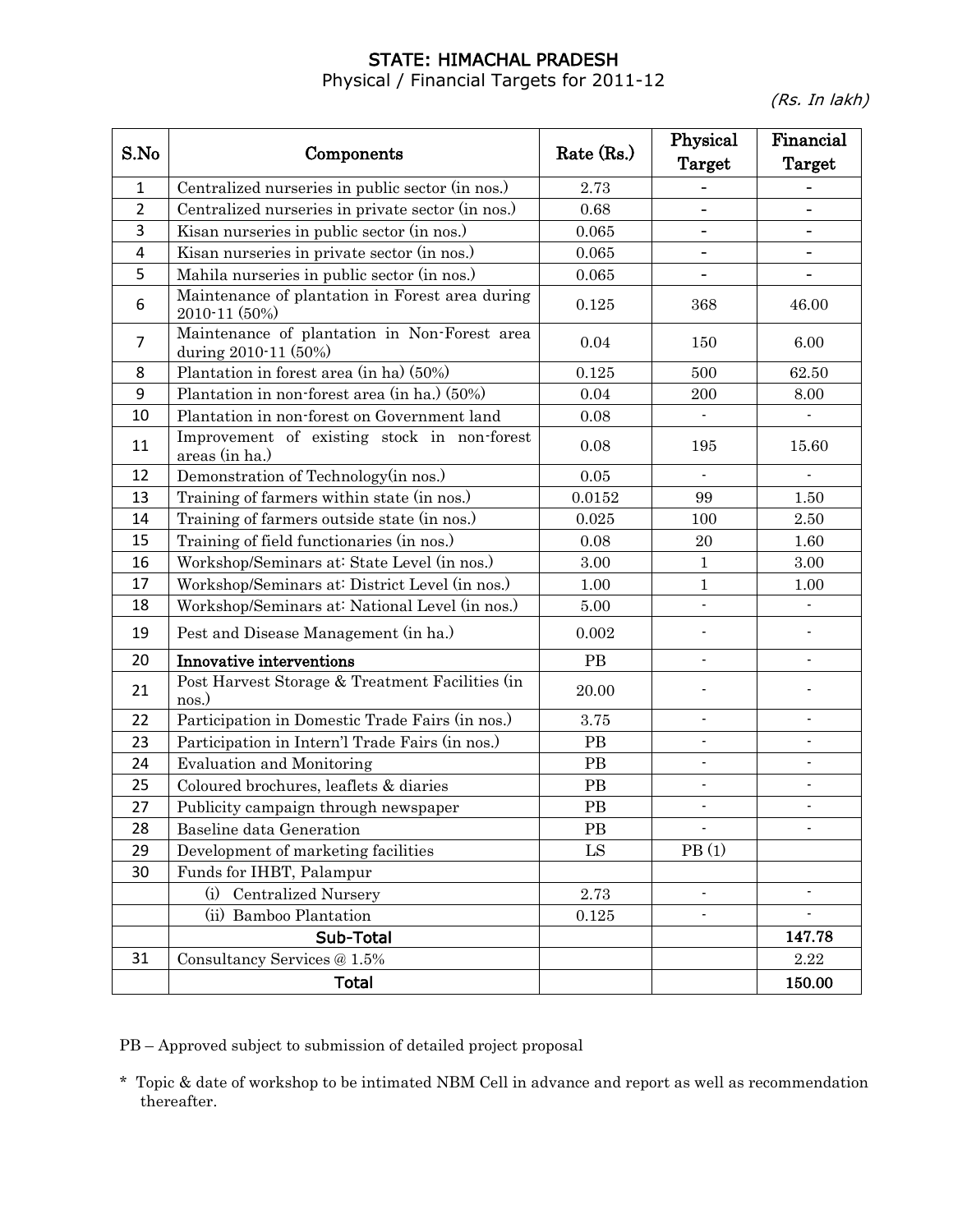### STATE: JAMMU & KASHMIR

Physical / Financial Targets for 2011-12

|                |                                                               |              |                          | (Rs. in lakh)            |
|----------------|---------------------------------------------------------------|--------------|--------------------------|--------------------------|
|                |                                                               |              | Physical                 | Financial                |
| S.No           | Components                                                    | Rate $(Rs.)$ | Target                   | Target                   |
|                |                                                               |              |                          |                          |
| $\mathbf{1}$   | Centralized nurseries in public sector (in nos.)              | 2.73         |                          |                          |
| $\overline{2}$ | Centralized nurseries in private sector (in nos.)             | 0.68         |                          |                          |
| 3              | Kisan nurseries in public sector (in nos.)                    | 0.065        | $\overline{\phantom{0}}$ |                          |
| 4              | Kisan nurseries in private sector (in nos.)                   | 0.065        | $\blacksquare$           | $\overline{\phantom{0}}$ |
| 5              | Mahila nurseries in public sector (in nos.)                   | 0.065        | $\overline{\phantom{a}}$ | $\overline{\phantom{a}}$ |
| 6              | Maintenance of plantation in forest area                      | 0.125        | 363                      | 45.37                    |
| 7              | Plantation in forest area (in ha) (50%)                       | 0.125        | 100                      | 12.50                    |
| 8              | Plantation in non-forest area (in ha.) (50%)                  | 0.04         | 90                       | 3.60                     |
| 9              | Plantation in non-forest on Government land                   | 0.08         |                          |                          |
| 10             | Improvement of existing stock in non-forest<br>areas (in ha.) | 0.08         | 29                       | 2.32                     |
| 11             | Demonstration of Technology(in nos.)                          | 0.05         | $\blacksquare$           | $\blacksquare$           |
| 12             | Training of farmers within state (in nos.)                    | 0.0152       | 50                       | 0.76                     |
| 13             | Training of farmers outside state (in nos.)                   | 0.025        | 20                       | 0.50                     |
| 14             | Training of field functionaries (in nos.)                     | 0.08         | 20                       | 1.60                     |
| 15             | Workshop/Seminars at: State Level (in nos.)                   | 3.00         | $\overline{\phantom{0}}$ |                          |
| 16             | Workshop/Seminars at: District Level (in nos.)                | 1.00         | $\sqrt{2}$               | 2.00                     |
| 17             | Participation in Domestic Trade Fairs (in nos.)               | $3.75\,$     | $\mathbf{1}$             | 3.75                     |
| 18             | Baseline data Generation                                      | PB           |                          | 1.00                     |
|                | Sub-Total                                                     |              |                          | 73.40                    |
| 20             | Consultancy Services @ 1.5%                                   |              |                          | 1.10                     |
|                | <b>Total</b>                                                  |              |                          | 74.50                    |

PB – Approved subject to submission of detailed project proposal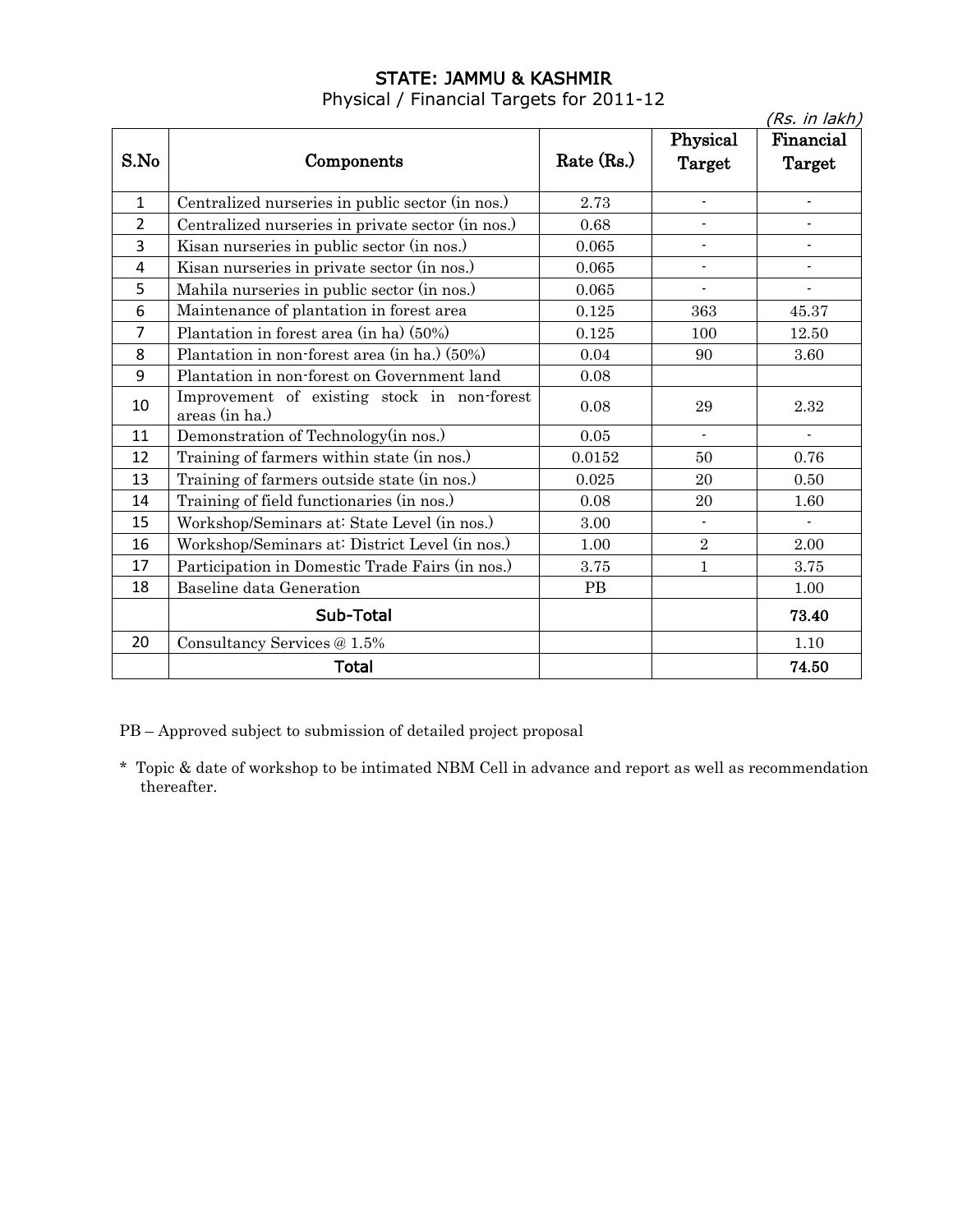#### STATE: JHARKHAND Physical / Financial Targets for 2011-12

|                |                                                                                                                     |                                           |                              | (Rs. in lakh)             |
|----------------|---------------------------------------------------------------------------------------------------------------------|-------------------------------------------|------------------------------|---------------------------|
| S.No           | Components                                                                                                          | Rate (Rs.)                                | Physical<br>Target           | Financial<br>Target       |
| $\mathbf{1}$   | Centralized nurseries in public sector (in nos.)                                                                    | 2.73                                      |                              |                           |
| $\overline{2}$ | Centralized nurseries in private sector (in nos.)                                                                   | 0.68                                      | -                            |                           |
| 3              | Kisan nurseries in public sector (in nos.)                                                                          | 0.065                                     | $\qquad \qquad \blacksquare$ | $\overline{\phantom{0}}$  |
| $\overline{4}$ | Kisan nurseries in private sector (in nos.)                                                                         | 0.065                                     |                              |                           |
| 5              | Mahila nurseries in public sector (in nos.)                                                                         | 0.065                                     |                              |                           |
| 6              | Maintenance of plantation during 2008-09 in<br>forest area (Balance of previous sanctioned<br>amount)               | 0.125                                     |                              |                           |
| $\overline{7}$ | Maintenance of plantation during 2009-10 in<br>forest area (50%) (in ha.)                                           | 0.125                                     | 850                          | 48.58                     |
| 8              | Maintenance of plantation during 2009-10 in non-<br>forest area (50%) (in ha.)                                      | 0.04                                      |                              |                           |
| 9              | Maintenance of plantation during 2010-11 in<br>forest area (50%) (in ha.)                                           | 0.125                                     | 1600                         | 86.26                     |
| 10             | Plantation in forest area (in ha) (50%)                                                                             | 0.125                                     | 460                          | 57.50                     |
| 11             | Plantation in non-forest area (in ha.) (50%)                                                                        | 0.04                                      |                              |                           |
| 12             | Plantation in non-forest on Government land                                                                         | 0.08                                      | 100                          | 8.00                      |
| 13             | Improvement of existing stock in non-forest areas<br>(in ha.)                                                       | 0.08                                      | 101                          | 8.08                      |
| 14             | Demonstration of Technology (in nos.)                                                                               | $0.05\,$                                  | $\overline{a}$               | $\mathbb{Z}^{\mathbb{Z}}$ |
| 15             | Training of farmers within state (in nos.)                                                                          | 0.0152                                    | 50                           | 0.76                      |
| 16             | Training of farmers outside state (in nos.)                                                                         | 0.025                                     | 30                           | 0.75                      |
| 17             | Training of field functionaries (in nos.)                                                                           | 0.08                                      | 8                            | 0.64                      |
| 18             | Workshop/Seminars at: State Level (in nos.)                                                                         | 3.00                                      | $\mathbf{1}$                 | 3.00                      |
| 19             | Workshop/Seminars at: District Level (in nos.)                                                                      | 1.00                                      | $\mathbf{1}$                 | 1.00                      |
| 20             | <b>Innovative Intervention</b><br>(i) Bamboo Museum-cum - retail outlet<br>(ii) Bamboo bicycle unit                 | PB<br>PB                                  | $\mathbf{1}$<br>$\mathbf{1}$ | 20.00<br>$2.00\,$         |
| 21             | Bamboo Wholesale and Retail Markets at<br>Chakulia, Sahebganj, Ranchi, Daltonganj and<br>Hazaribagh @ 16 Lac/Market | 4.00 for Gen<br>& 5.33 for<br>Tribal area |                              |                           |
| 22             | Bamboo Bazaars (in nos.)                                                                                            | 6.75 for Gen<br>& 9.00 T.A                | $\mathbf{1}$                 | 6.75                      |
| 23             | Retail Outlets (showroom) in ten metros (in nos.)                                                                   | $10.00$ for<br>Gen & 13.33<br>T.A         |                              |                           |
| 24             | Participation in Domestic Trade Fairs (in nos.)                                                                     | 3.75                                      |                              | ÷,                        |
| 25             | <b>Evaluation and Monitoring</b>                                                                                    | <b>PB</b>                                 |                              | 2.00                      |
| 26             | Coloured brochures, leaflets & diaries                                                                              | PB                                        | $\overline{\phantom{a}}$     | 1.00                      |
| 27             | Publicity campaign through newspaper                                                                                | PB                                        |                              |                           |
| 28             | Baseline data Generation                                                                                            | PB                                        | $\overline{a}$               | $\overline{a}$            |
|                | Sub-Total                                                                                                           |                                           |                              | 246.32                    |
| 29             | Consultancy Services @ 1.5%                                                                                         |                                           |                              | 3.68                      |
|                | <b>Total</b>                                                                                                        |                                           |                              | 250.00                    |

PB – Approved subject to submission of detailed project proposal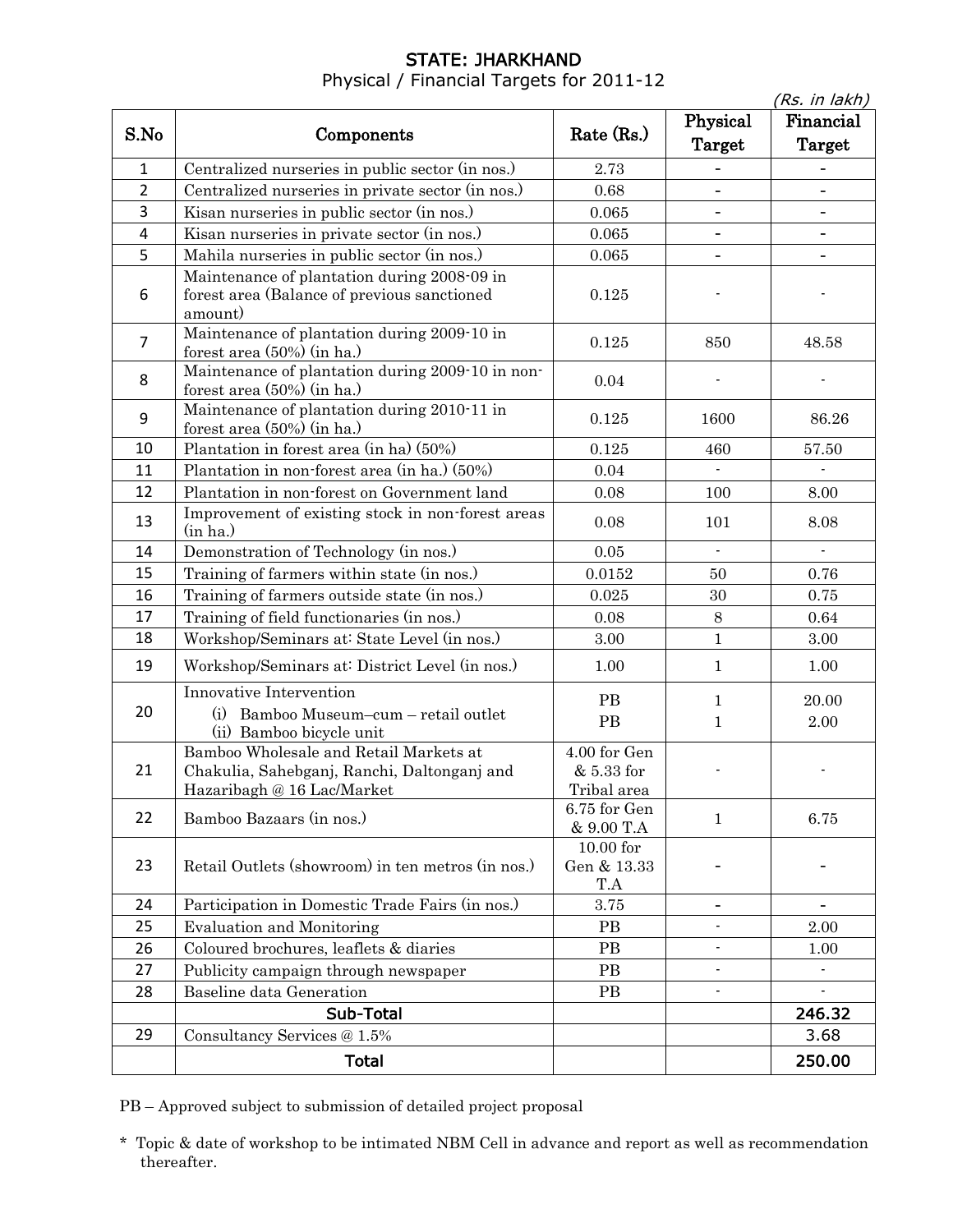#### STATE: KARNATAKA Physical / Financial Targets for 2011-12

(Rs. In lakh)

|                |                                                                                                       |                                           | Physical       | Financial                |
|----------------|-------------------------------------------------------------------------------------------------------|-------------------------------------------|----------------|--------------------------|
| S.No           | Components                                                                                            | Rate (Rs.)                                | Target         | Target                   |
| $\mathbf{1}$   | Centralized nurseries in public sector (in nos.)                                                      | 2.73                                      |                |                          |
| $\overline{2}$ | Centralized nurseries in private sector (in nos.)                                                     | 0.68                                      | $\overline{a}$ |                          |
| 3              | Kisan nurseries in public sector (in nos.)                                                            | 0.065                                     | $\blacksquare$ | $\overline{\phantom{a}}$ |
| 4              | Kisan nurseries in private sector (in nos.)                                                           | 0.065                                     | $\blacksquare$ | $\overline{\phantom{0}}$ |
| 5              | Mahila nurseries in public sector (in nos.)                                                           | 0.065                                     | $\overline{a}$ |                          |
| 6              | Maintenance of plantation during 2008-09 in<br>forest area (Balance of previous sanctioned<br>amount) | 0.125                                     |                |                          |
| $\overline{7}$ | Maintenance of plantation during 2009-10 in<br>forest area (in ha.)                                   | 0.125                                     |                |                          |
| 8              | Maintenance of plantation during 2010-11 in<br>forest area (in ha.)                                   | 0.125                                     | 853            | 106.62                   |
| 9              | Maintenance of plantation during 2010-11 in<br>Non-forest area (in ha.)                               | 0.04                                      | 128            | 5.12                     |
| 10             | Plantation in forest area (in ha)                                                                     | 0.125                                     | 2132           | 266.50                   |
| 11             | Plantation in non-forest area (in ha.)                                                                | 0.04                                      | 200            | 8.00                     |
| 12             | Plantation in non-forest on Government land                                                           | 0.08                                      | $\blacksquare$ | $\blacksquare$           |
| 13             | Improvement of existing stock in non-forest areas<br>(in ha.)                                         | 0.08                                      | 500            | 40.00                    |
| 14             | Training of farmers within state (in nos.)                                                            | 0.0152                                    | 100            | 1.52                     |
| 15             | Training of farmers outside state (in nos.)                                                           | 0.025                                     | 48             | 1.20                     |
| 16             | Training of field functionaries (in nos.)                                                             | 0.08                                      | 33             | 2.64                     |
| 17             | Workshop/Seminars at: State Level (in nos.)                                                           | 3.00                                      | $\mathbf{1}$   | 3.00                     |
| 18             | Workshop/Seminars at: District Level (in nos.)                                                        | 1.00                                      | $\,3$          | 3.00                     |
| 19             | Pest and Disease Management (in ha.)                                                                  | 0.002                                     | $\overline{a}$ | $\overline{a}$           |
| 20             | Micro-irrigation (in ha.)                                                                             | $0.20\,$                                  | $\frac{1}{2}$  |                          |
| 21             | <b>Innovative Intervention</b>                                                                        | PB                                        | $\frac{1}{2}$  | $\overline{a}$           |
| 22             | Post Harvest Storage & Treatment Facilities (in<br>nos.)                                              | 20.00                                     |                |                          |
| 23             | Bamboo Wholesale and Retail Markets                                                                   | 4.00 for Gen<br>& 5.33 for<br>Tribal area |                |                          |
| 24             | Bamboo Bazaars (in nos.)                                                                              | 6.75 for Gen<br>& 9.00 T.A                |                |                          |
| 25             | Retail Outlets (showroom) in ten metros (in nos.)                                                     | $10.00$ for<br>Gen & 13.33<br>T.A         |                |                          |
| 26             | Participation in Domestic Trade Fairs (in nos.)                                                       | 3.75                                      | 1              | 3.75                     |
| 27             | <b>Conducting of Market Surveys</b>                                                                   |                                           |                |                          |
| 28             | <b>Evaluation and Monitoring</b>                                                                      | $\rm{PB}$                                 | <b>PB</b>      | 2.00                     |
|                | Sub-Total                                                                                             |                                           |                | 443.35                   |
| 29             | Consultancy Services @ 1.5%                                                                           |                                           |                | 6.65                     |
|                | <b>Total</b>                                                                                          |                                           |                | 450.00                   |

PB – Approved subject to submission of detailed project proposal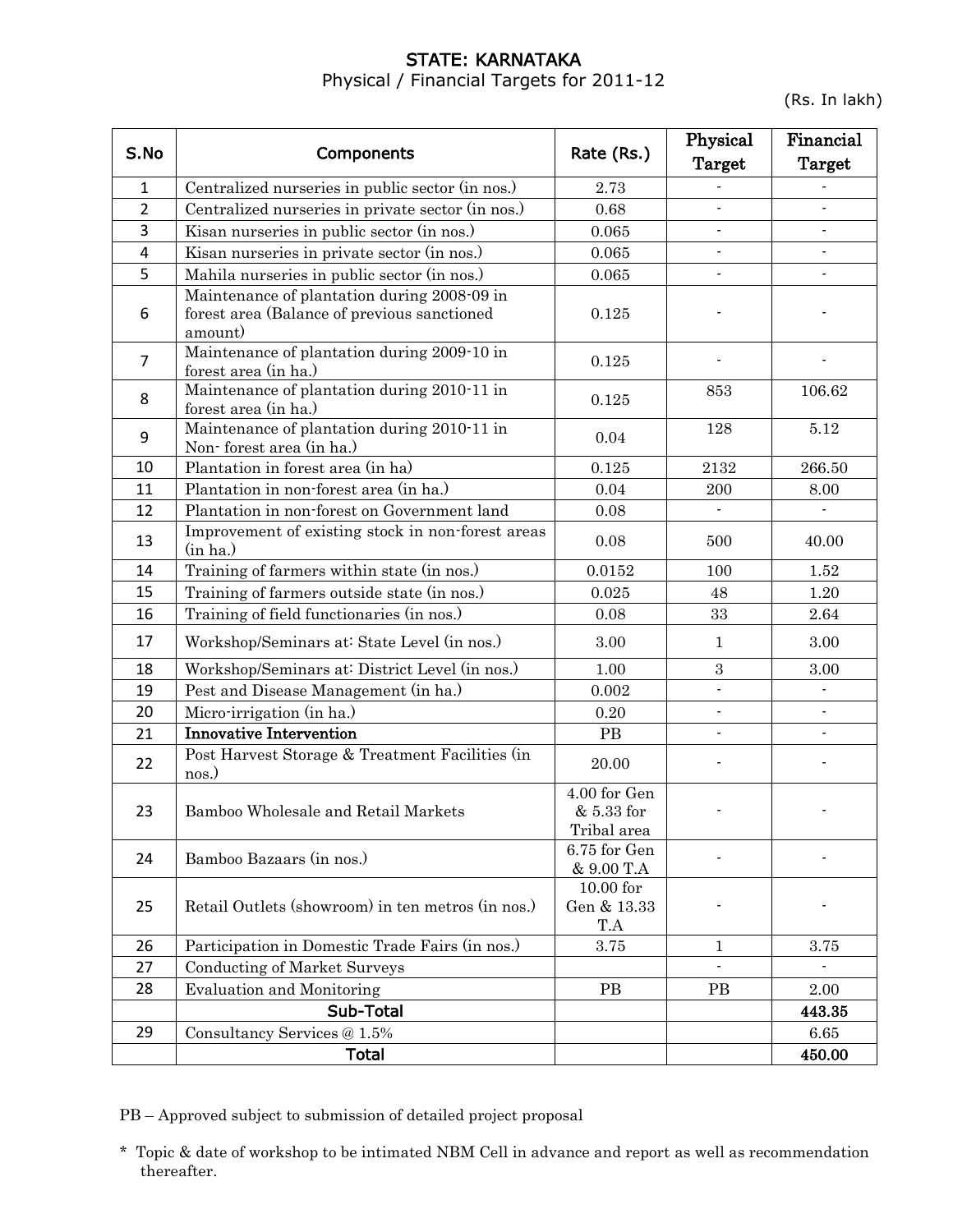### STATE: KERALA Physical / Financial Targets for 2011-12

|                |                                                                               |            |                          | (Rs. In lakh)            |
|----------------|-------------------------------------------------------------------------------|------------|--------------------------|--------------------------|
| S.No           |                                                                               | Rate (Rs.) | Physical                 | Financial                |
|                | Components                                                                    |            | Target                   | Target                   |
| $\mathbf{1}$   | Centralized nurseries in public sector (in nos.)                              | 2.73       | $\overline{\phantom{a}}$ |                          |
| $\overline{2}$ | Centralized nurseries in private sector (in nos.)                             | 0.68       | $\overline{\phantom{a}}$ | $\blacksquare$           |
| 3              | Kisan nurseries in public sector (in nos.)                                    | 0.065      | $\overline{\phantom{a}}$ | $\blacksquare$           |
| 4              | Kisan nurseries in private sector (in nos.)                                   | 0.065      | $\overline{\phantom{a}}$ | ۰                        |
| 5              | Mahila nurseries in public sector (in nos.)                                   | 0.065      | $\overline{\phantom{a}}$ | $\overline{\phantom{a}}$ |
| 6              | Mahila nurseries in private sector (in nos.)                                  | 0.065      | $\overline{\phantom{a}}$ | $\overline{\phantom{a}}$ |
| $\overline{7}$ | Tissue culture units in public sector (in nos.)                               | 21.00      | $\qquad \qquad -$        | $\overline{\phantom{a}}$ |
| 8              | Tissue culture units in private sector (in nos.)                              | 10.50      | $\qquad \qquad -$        | $\overline{\phantom{a}}$ |
| 9              | Certification of planting material (in nos.)                                  | PB         | $\qquad \qquad -$        | $\overline{\phantom{a}}$ |
| 10             | Maintenance of plantation during 2010-11 in<br>Non-forest area (50%) (in ha.) | 0.04       | $\overline{a}$           |                          |
| 11             | Plantation in forest area (in ha) (50%)                                       | 0.125      | $\overline{\phantom{a}}$ | $\blacksquare$           |
| 12             | Plantation in non-forest area (in ha.) (50%)                                  | 0.04       | L.                       | $\overline{\phantom{0}}$ |
| 13             | Plantation in non-forest on Government land                                   | 0.08       | $\overline{\phantom{0}}$ | $\overline{\phantom{0}}$ |
| 14             | Improvement of existing stock in non-forest areas<br>(in ha.)                 | 0.08       | L,                       |                          |
| 15             | Demonstration of Technology(in nos.)                                          | $0.05\,$   | ÷,                       |                          |
| 16             | Training of farmers within state (in nos.)                                    | 0.0152     | $\overline{a}$           |                          |
| 17             | Workshop/Seminars at: State Level (in nos.)                                   | 3.00       | 1                        | 3.00                     |
| 18             | Workshop/Seminars at: District Level (in nos.)                                | 1.00       | $\overline{2}$           | 2.00                     |
| 19             | <b>Innovative Intervention</b>                                                | PB         | $\overline{a}$           |                          |
| 20             | Post Harvest Storage & Treatment Facilities (in<br>nos.)                      | 20.00      | ٠                        | $\overline{\phantom{a}}$ |
| 21             | Participation in Domestic Trade Fairs (in nos.)                               | 3.75       | 1                        | 3.75                     |
| 22             | Participation in Intern'l Trade Fairs (in nos.)                               | PB         |                          |                          |
| 23             | <b>Conducting of Market Surveys</b>                                           | PB         | $\overline{a}$           | $\qquad \qquad -$        |
| 24             | <b>Evaluation and Monitoring</b>                                              | PB         |                          | $\overline{\phantom{a}}$ |
| 25             | Coloured brochures, leaflets & diaries                                        | PB         | PВ                       | 2.00                     |
| 26             | Publicity campaign through newspaper                                          | PB         |                          | $2.00\,$                 |
| 27             | Baseline data Generation                                                      | <b>PB</b>  | $\overline{a}$           | -                        |
| 28             | Procurement of Books, Journals and Periodicals                                |            |                          | $\blacksquare$           |
| 29             | Sub-Total                                                                     |            |                          | 12.75                    |
| 30             | Consultancy Services @ 1.5%                                                   |            |                          | 0.19                     |
| 31             | <b>Total</b>                                                                  |            |                          | 12.94                    |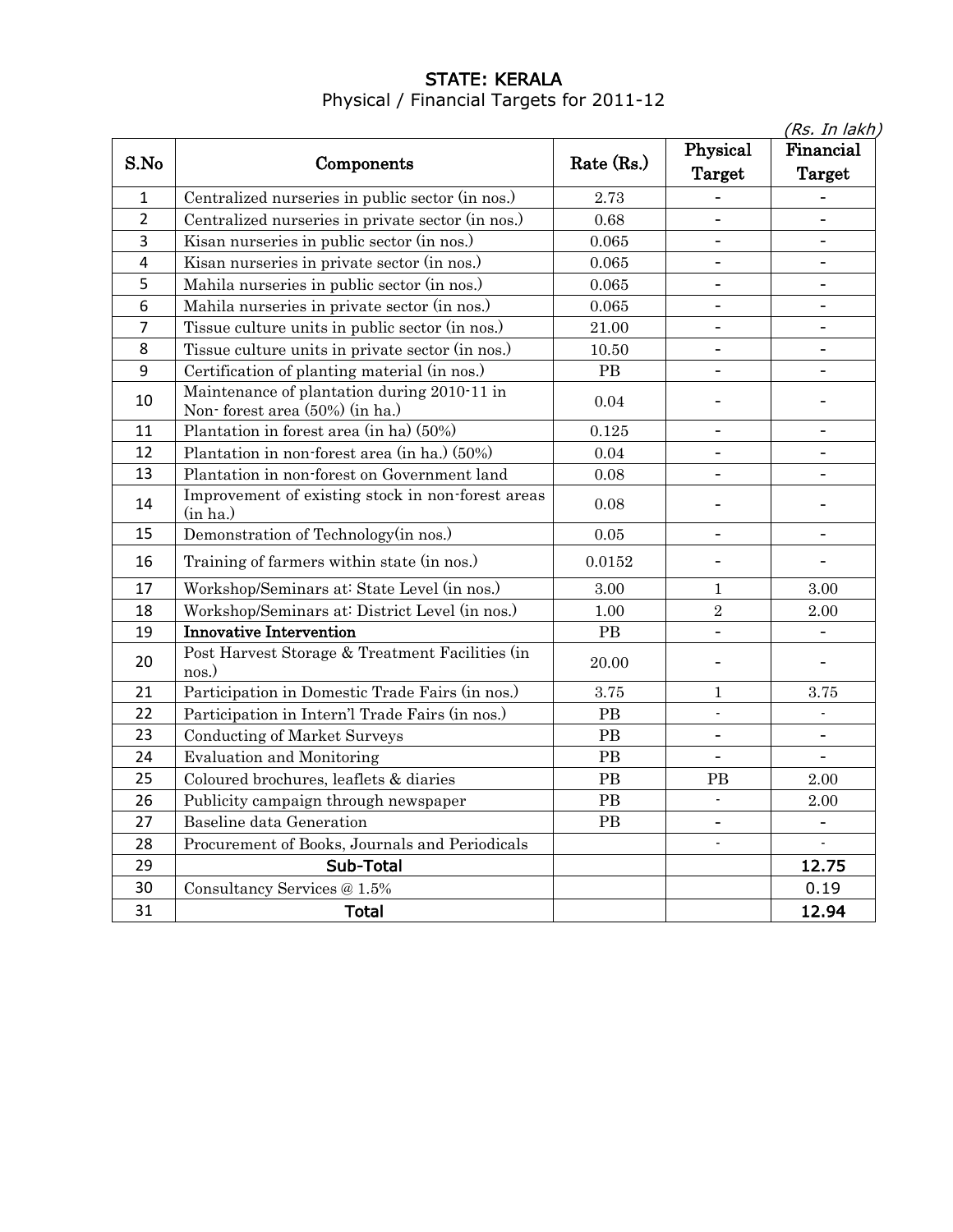# STATE: MAHARASHTRA

Physical / Financial Targets for 2011-12

|                |                                                                                                                                                                                                                                                                                                                                                                                                                             |                                           |                    | (Rs. In lakh)       |
|----------------|-----------------------------------------------------------------------------------------------------------------------------------------------------------------------------------------------------------------------------------------------------------------------------------------------------------------------------------------------------------------------------------------------------------------------------|-------------------------------------------|--------------------|---------------------|
| S.No           | Components                                                                                                                                                                                                                                                                                                                                                                                                                  | Rate $(Rs.)$                              | Physical<br>Target | Financial<br>Target |
| $\mathbf{1}$   | Centralized nurseries in public sector (in nos.)                                                                                                                                                                                                                                                                                                                                                                            | 2.73                                      | $\mathbf{1}$       | 2.73                |
| $\overline{2}$ | Centralized nurseries in private sector (in nos.)                                                                                                                                                                                                                                                                                                                                                                           | 0.68                                      | $\overline{a}$     |                     |
| 3              | Kisan nurseries in public sector (in nos.)                                                                                                                                                                                                                                                                                                                                                                                  | 0.065                                     |                    |                     |
| 4              | Kisan nurseries in private sector (in nos.)                                                                                                                                                                                                                                                                                                                                                                                 | 0.065                                     |                    |                     |
| 5              | Maintenance of Plantation in forest areas<br>Physical target: Year 2009-10 200 Ha.                                                                                                                                                                                                                                                                                                                                          | 0.125                                     | 200                | 25.00               |
| 6              | Maintenance of plantation during 2010-11 in forest<br>area (50%) (in ha.)                                                                                                                                                                                                                                                                                                                                                   | 0.125                                     |                    |                     |
| 7              | Maintenance of plantation during 2010-11 in Non-<br>forest area (50%) (in ha.)                                                                                                                                                                                                                                                                                                                                              | 0.04                                      | 380.83             | 15.24               |
| 8              | Plantation in forest area (in ha) (50%)                                                                                                                                                                                                                                                                                                                                                                                     | 0.125                                     | 980                | 122.50              |
| 9              | Plantation in non-forest area (in ha.) (50%)                                                                                                                                                                                                                                                                                                                                                                                | 0.04                                      | 599                | 23.96               |
| 10             | Plantation in non-forest on Government land                                                                                                                                                                                                                                                                                                                                                                                 | 0.08                                      | 209                | 16.72               |
| 11             | Improvement of existing stock in non-forest areas (in<br>ha.)                                                                                                                                                                                                                                                                                                                                                               | 0.08                                      | 20                 | 1.60                |
| 12             | Demonstration of Technology (in nos.)                                                                                                                                                                                                                                                                                                                                                                                       | $0.05\,$                                  | $\overline{5}$     | 0.25                |
| 13             | Training of farmers within state (in nos.)                                                                                                                                                                                                                                                                                                                                                                                  | 0.0152                                    | 100                | 1.52                |
| 14             | Training of farmers outside state (in nos.)                                                                                                                                                                                                                                                                                                                                                                                 | 0.025                                     | 50                 | 1.25                |
| 15             | Training of field functionaries (in nos.)                                                                                                                                                                                                                                                                                                                                                                                   | 0.08                                      | 10                 | 0.80                |
| 16             | Workshop/Seminars at: State Level (in nos.)                                                                                                                                                                                                                                                                                                                                                                                 | 3.00                                      | $\mathbf{1}$       | 3.00                |
| 17             | Workshop/Seminars at: District Level (in nos.)                                                                                                                                                                                                                                                                                                                                                                              | 1.00                                      | $\sqrt{2}$         | 2.00                |
| 18             | Workshop/Seminars at: National Level (in nos.)                                                                                                                                                                                                                                                                                                                                                                              | 5.00                                      | $\overline{a}$     |                     |
| 19             | Pest and Disease Management (in ha.)                                                                                                                                                                                                                                                                                                                                                                                        | 0.002                                     | 250                | 0.50                |
| 20             | Micro-irrigation (in ha.)                                                                                                                                                                                                                                                                                                                                                                                                   | 0.20                                      | 35                 | 7.00                |
| 21             | <b>Innovation Interventions</b><br>1. Bamboo Information Center<br>2. Bamboo Multiplication /Plantation Development<br>3. To develop & design some head products/ winning<br>products of bamboo<br>4. To develop & design packing cases<br>5. To arrange training cum hands on workshop for<br>erection of bamboo poly house<br>6. Erection of Charcoal kiln / pulverizing unit.<br>7. Special furniture training at KONBAC | PB                                        | <b>PB</b><br>50    | 3.00<br>2.50        |
| 22             | Post Harvest Storage & Treatment Facilities (in nos.)                                                                                                                                                                                                                                                                                                                                                                       | 20.00                                     |                    |                     |
| 23             | Bamboo Wholesale and Retail Markets                                                                                                                                                                                                                                                                                                                                                                                         | 4.00 for Gen<br>& 5.33 for<br>Tribal area | $(1+1)$            | 9.33                |
| 24             | Participation in Domestic Trade Fairs (in nos.)                                                                                                                                                                                                                                                                                                                                                                             | 3.75                                      | $\mathbf{1}$       | 3.75                |
| 25             | <b>Evaluation and Monitoring</b>                                                                                                                                                                                                                                                                                                                                                                                            | PB                                        | $\overline{a}$     | 1.66                |
| 26             | Coloured brochures, leaflets & diaries                                                                                                                                                                                                                                                                                                                                                                                      | <b>PB</b>                                 | PB                 | 2.00                |
|                | Sub-Total                                                                                                                                                                                                                                                                                                                                                                                                                   |                                           |                    | 246.31              |
| 27             | Consultancy Services @ 1.5%                                                                                                                                                                                                                                                                                                                                                                                                 |                                           |                    | 3.69                |
|                | <b>Total</b>                                                                                                                                                                                                                                                                                                                                                                                                                |                                           |                    | 250.00              |

PB – Approved subject to submission of detailed project proposal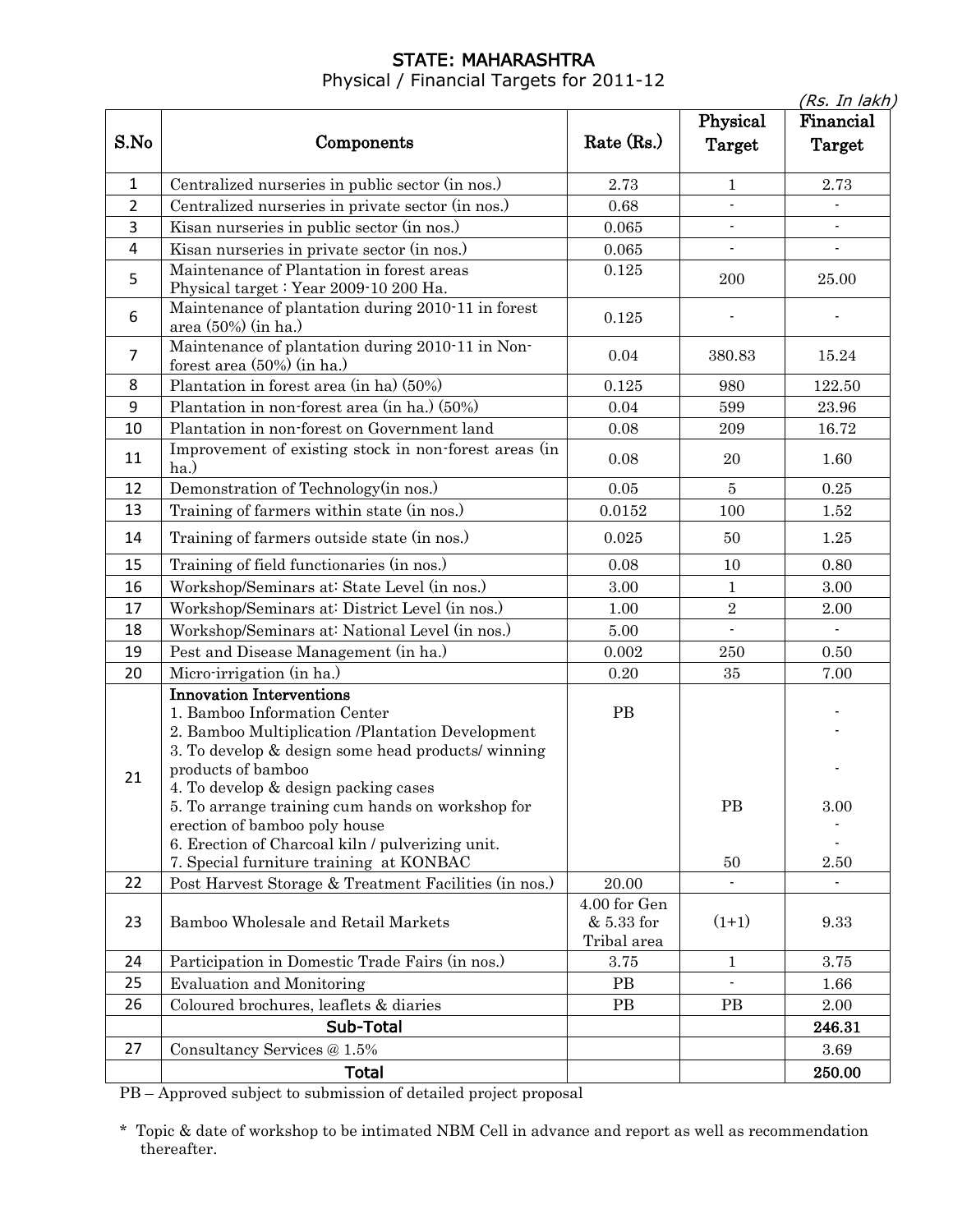## STATE: ORISSA Physical / Financial Targets for 2011-12

(Rs. In lakh)

| S.No           | Components                                                                                                                 | Rate (Rs.)                                | Physical<br>Target       | Financial<br><b>Target</b> |
|----------------|----------------------------------------------------------------------------------------------------------------------------|-------------------------------------------|--------------------------|----------------------------|
| 1              | Centralized nurseries in public sector (in nos.)                                                                           | 2.73                                      | 1                        | 2.73                       |
| $\overline{2}$ | Centralized nurseries in private sector (in nos.)                                                                          | 0.68                                      | $\overline{2}$           | 1.36                       |
| 3              | Kisan nurseries in public sector (in nos.)                                                                                 | 0.065                                     | $\overline{a}$           | $\overline{a}$             |
| 4              | Kisan nurseries in private sector (in nos.)                                                                                | 0.065                                     |                          |                            |
| 5              | Mahila nurseries in public sector (in nos.)                                                                                | 0.065                                     | $\blacksquare$           | $\blacksquare$             |
| 6              | Mahila nurseries in private sector (in nos.)                                                                               | 0.065                                     | $\blacksquare$           | $\blacksquare$             |
| $\overline{7}$ | Tissue culture units in public sector (in nos.)                                                                            | 21.00                                     |                          |                            |
| 8              | Tissue culture units in private sector (in nos.)                                                                           | 10.50                                     | $\overline{\phantom{a}}$ | $\overline{\phantom{a}}$   |
| 9              | Certification of planting material (in nos.)                                                                               | $\rm{PB}$                                 | $\overline{a}$           | $\blacksquare$             |
| 10             | Maintenance of plantation in forest areas during<br>2010-11 (ha)                                                           | 0.125                                     | 660                      | 82.50                      |
| 11             | Maintenance of plantation in non-forest areas<br>during 2010-11 (ha)                                                       | 0.04                                      | 140                      | 5.60                       |
| 12             | Plantation in forest area (in ha) (50%)                                                                                    | 0.125                                     | 2000                     | 250.00                     |
| 13             | Plantation in non-forest area (in ha.) (50%)                                                                               | 0.04                                      | 250                      | 10.00                      |
| 14             | Plantation in non-forest area (in ha.) (50%) (Govt.<br>Land)                                                               | 0.08                                      | 250                      | 20.00                      |
| 15             | Improvement of existing stock in non-forest areas (in<br>ha.)                                                              | 0.08                                      | 350                      | 28.00                      |
| 16             | Demonstration plantation technology                                                                                        | 0.25                                      | $\mathbf{r}$             |                            |
| 17             | Training of farmers within state (in nos.)                                                                                 | 0.0152                                    | 100                      | 1.52                       |
| 18             | Training of farmers outside state (in nos.)                                                                                | $\,0.025\,$                               |                          |                            |
| 19             | Workshop/Seminars at: District Level (in nos.)                                                                             | 1.00                                      | $\overline{a}$           |                            |
| 20             | Pest and Disease Management (in ha.)                                                                                       | 0.002                                     | 500                      | 1.00                       |
| 21             | Micro-irrigation (in ha.)                                                                                                  | 0.20                                      | 200                      | 40.00                      |
| 22             | <b>Innovative Intervention</b><br>(i) Common Facility Centre<br>(ii)<br>Skill Development Training for Bamboo<br>Artisans. | PB<br>$\rm{PB}$                           | $\overline{5}$<br>100    | 25.00<br>5.00              |
| 23             | Post Harvest Storage & Treatment Facilities (in<br>nos.)                                                                   | 20.00                                     |                          |                            |
| 24             | Participation in Domestic Trade Fairs (in nos.)                                                                            | 3.75                                      | 1                        | 3.75                       |
| 25             | <b>Evaluation and Monitoring</b>                                                                                           | <b>PB</b>                                 | PB                       | 2.00                       |
| 26             | Coloured brochures, leaflets & diaries                                                                                     | PB                                        | PB                       | 1.00                       |
| 27             | Publicity campaign through newspaper                                                                                       | PB                                        | PB                       | 1.15                       |
| 28             | Database Generation and Management                                                                                         | PB                                        |                          | 2.00                       |
| 29             | State Bamboo Cell (OBDA implementation)<br>(a) Equipment, consumable, office expenses, Hire<br>Purchase of vehicles etc.   | PB                                        |                          |                            |
| 30             | Bamboo whole sale and retail market                                                                                        | 4.00 for Gen<br>& 5.33 for<br>Tribal area | <b>PB</b>                | $3.25\,$                   |
| 31             | Bamboo Bazaar                                                                                                              | 6.75 for Gen<br>& 9.00 T.A                | <b>PB</b>                | 6.75                       |
|                | Sub-Total                                                                                                                  |                                           |                          | 492.61                     |
| 32             | Consultancy Services @ 1.5%                                                                                                |                                           |                          | 7.39                       |
|                | <b>Total</b>                                                                                                               |                                           |                          | 500.00                     |

PB – Approved subject to submission of detailed project proposal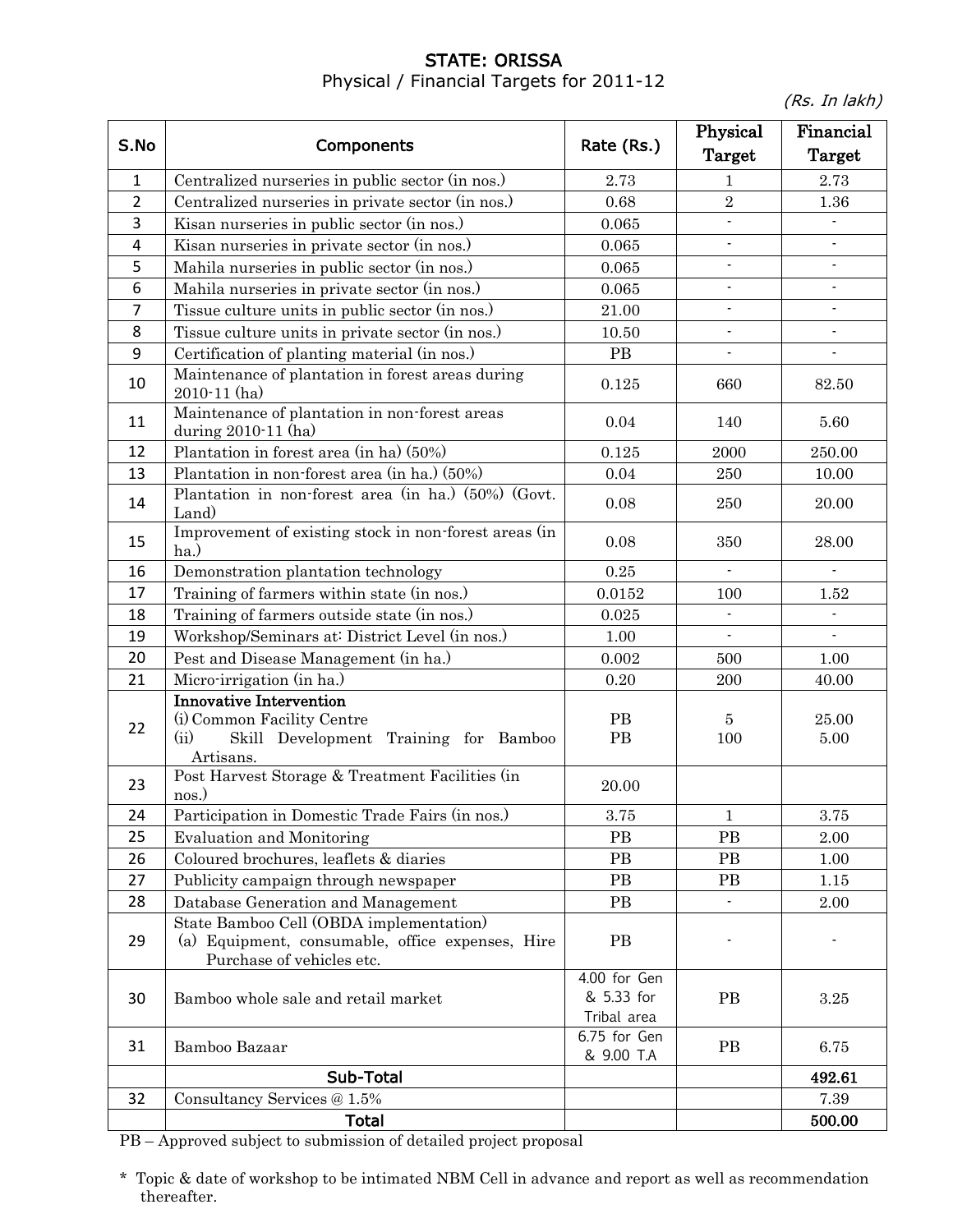| S.No           | <b>Components</b>                                                    | Rate (Rs.) | Physical<br>Target | Financial<br>Target |
|----------------|----------------------------------------------------------------------|------------|--------------------|---------------------|
|                | Centralized nurseries in public sector (in nos.)                     | 2.73       |                    | 2.73                |
| 2              | Centralized nurseries in private sector (in nos.)                    | 0.68       |                    |                     |
| $\mathcal{S}$  | Kisan nurseries in public sector (in nos.)                           | 0.065      |                    |                     |
| $\overline{4}$ | Kisan nurseries in private sector (in nos.)                          | 0.065      |                    |                     |
| 5              | Mahila nurseries in public sector (in nos.)                          | 0.065      |                    |                     |
| 6              | Mahila nurseries in private sector (in nos.)                         | 0.065      |                    |                     |
|                | Maintenance of plantation in forest areas during<br>$2010 - 11$ (ha) | 0.125      | 600                | 75.00               |
| 8              | Maintenance of plantation in non-forest areas                        | 0.04       | 393                | 15.72               |

#### STATE: RAJASTHAN

Physical / Financial Targets for 2011-12

(Rs. In lakh)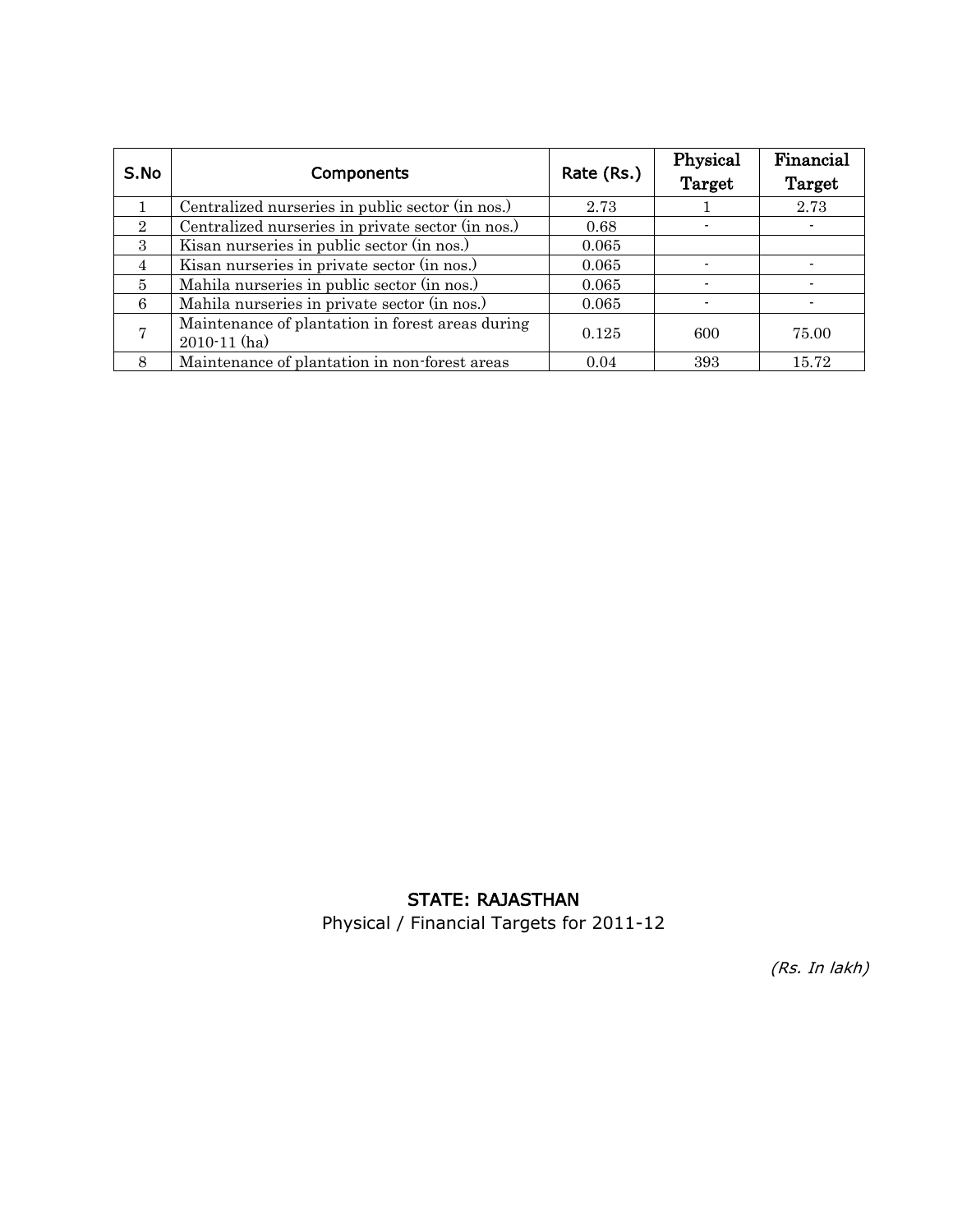|          | during 2010-11 (ha)                                           |           |                          |                |
|----------|---------------------------------------------------------------|-----------|--------------------------|----------------|
| 9        | Plantation in forest area (in ha) (50%)                       | 0.125     | 596                      | 74.50          |
| 10       | Plantation in non-forest area (in ha.) (50%)                  | 0.04      | 400                      | 16.00          |
| 11       | Plantation in non-forest area (in ha.) (50%) (Govt.<br>Land)  | 0.08      | 100                      | 8.00           |
| 12       | Improvement of existing stock in non-forest areas<br>(in ha.) | 0.08      |                          |                |
| 13       | Demonstration of Technology (in nos.)                         | 0.10      |                          |                |
| 14       | Training of farmers within state (in nos.)                    | 0.0152    | $52\,$                   | 0.79           |
| 15       | Training of farmers outside state (in nos.)                   | 0.025     | 50                       | 1.25           |
| 16       | Training of field functionaries (in nos.)                     | 0.08      | $\overline{\phantom{0}}$ |                |
| 17       | Workshop/Seminars at: State Level (in nos.)                   | 3.00      | 1                        | 3.00           |
| 18       | Workshop/Seminars at: District Level (in nos.)                | 1.00      | $\,2$                    | $2.00\,$       |
| 19       | Pest and Disease Management (in ha.)                          | 0.002     | ÷.                       |                |
| 20       | Micro-irrigation (in ha.)                                     | 0.20      | $\overline{\phantom{a}}$ | $\blacksquare$ |
| 21       | Innovative Intervention                                       | PB        | $\overline{\phantom{0}}$ |                |
| $\bf 22$ | Participation in Domestic Trade Fairs (in nos.)               | 3.75      | $\overline{\phantom{0}}$ |                |
| 23       | <b>Conducting of Market Surveys</b>                           | PB        | $\overline{\phantom{0}}$ | $\blacksquare$ |
| 24       | <b>Evaluation and Monitoring</b>                              | PB        | $\overline{\phantom{a}}$ | $\blacksquare$ |
| $25\,$   | Coloured brochures, leaflets & diaries                        | PB        | <b>PB</b>                | 2.00           |
| 26       | Publicity campaign through newspaper                          | PB        |                          | 2.00           |
| 27       | Database Generation and Management                            | <b>PB</b> | $\overline{\phantom{0}}$ |                |
| 28       | Pending liabilities of previous year                          |           |                          | 83.22          |
|          | Sub-Total                                                     |           |                          | 286.21         |
| 29       | Consultancy Services @ 1.5%                                   |           |                          | 4.29           |
|          | Total                                                         |           |                          | 290.50         |

PB – Approved subject to submission of detailed project proposal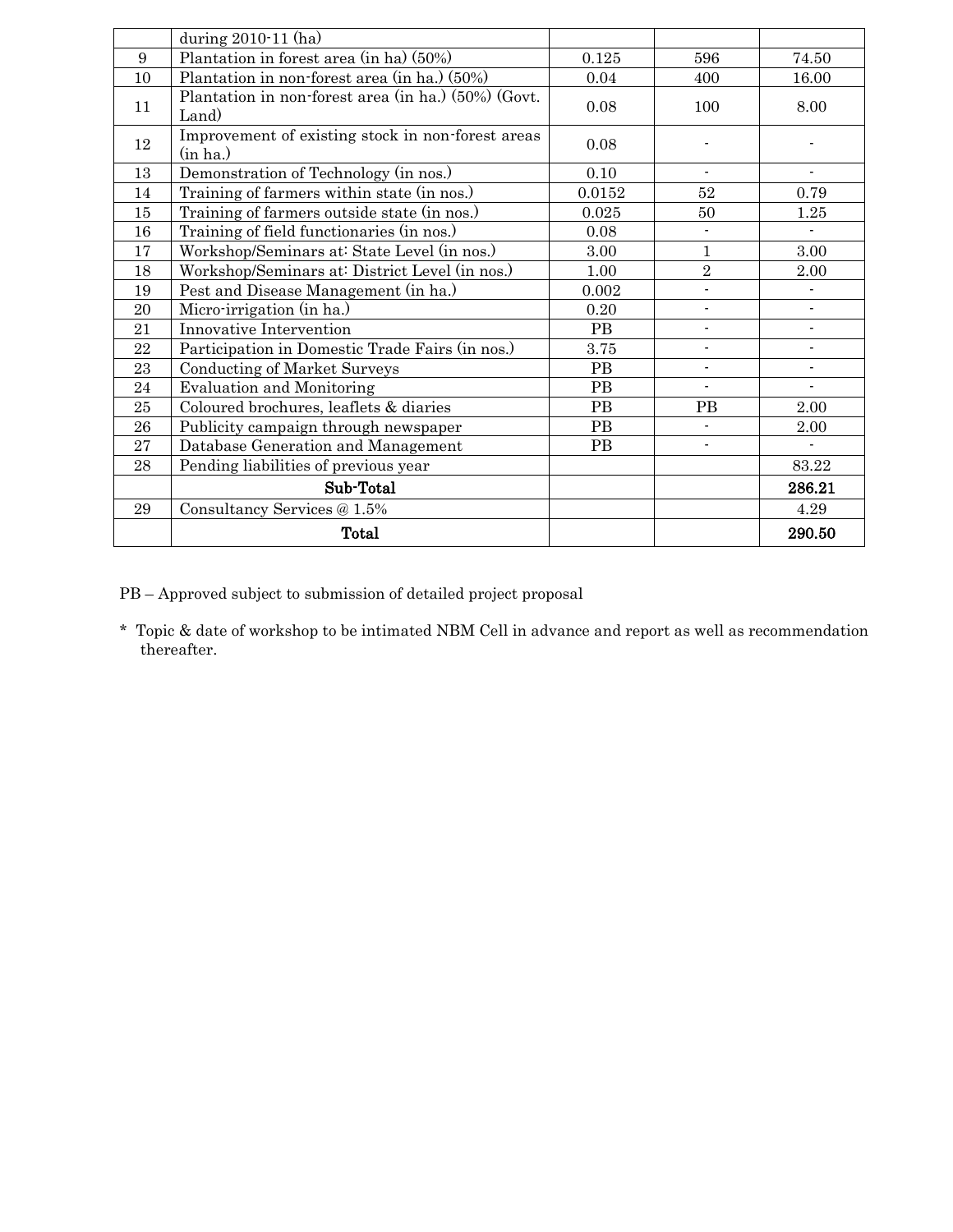# STATE: UTTAR PRADESH

Physical / Financial Targets for 2011-12

(Rs. In lakh)

|                |                                                                                                  |            | Physical                 | Financial                 |
|----------------|--------------------------------------------------------------------------------------------------|------------|--------------------------|---------------------------|
| S.No           | Components                                                                                       | Rate (Rs.) | Target                   | Target                    |
| $\mathbf{1}$   | Centralized nurseries in public sector (in nos.)                                                 | 2.73       | 1                        | 2.73                      |
| $\sqrt{2}$     | Centralized nurseries in private sector (in nos.)                                                | 0.68       | $\mathbf{1}$             | 0.68                      |
| 3              | Kisan nurseries in public sector (in nos.)                                                       | 0.065      | $\mathbf{r}$             |                           |
| $\overline{4}$ | Kisan nurseries in private sector (in nos.)                                                      | 0.065      | $\bf 5$                  | 0.32                      |
| $\bf 5$        | Mahila nurseries in public sector (in nos.)                                                      | 0.065      | $\blacksquare$           |                           |
| $\,6\,$        | Mahila nurseries in private sector (in nos.)                                                     | 0.065      | $\blacksquare$           | $\overline{\phantom{0}}$  |
| 7              | Tissue culture units for up-gradation in public<br>sector (in nos.)                              | 21.00      | $\mathbf{1}$             | 10.00                     |
| 8              | Tissue culture units in private sector (in nos.)                                                 | 10.50      | $\blacksquare$           |                           |
| 9              | Certification of planting material (in nos.)                                                     | PB         | L.                       | $\blacksquare$            |
| 10             | Maintenance of plantation in forest areas during<br>$2010 - 11$ (ha)                             | 0.125      | 1000                     | 125.00                    |
| 11             | Maintenance of plantation in non-forest areas<br>during $2010-11$ (ha)                           | 0.04       | 150                      | 6.00                      |
| 12             | Plantation in forest area (in ha) (50%)                                                          | 0.125      | 808                      | 101.00                    |
| 13             | Plantation in non-forest area (in ha.) (50%)                                                     | 0.04       | 846                      | 33.84                     |
|                | Plantation in non-forest area (in ha.) (50%) (Govt.                                              |            |                          |                           |
| 14             | Land)                                                                                            | 0.08       |                          |                           |
| 15             | Improvement of existing stock in non-forest areas<br>(in ha.)                                    | 0.08       | 75                       | 6.00                      |
| 16             | Training of farmers within state (in nos.)                                                       | 0.0152     | 50                       | 0.76                      |
| 17             | Training of farmers outside state (in nos.)                                                      | 0.025      | $\mathbf{r}$             | $\mathbb{Z}^{\mathbb{Z}}$ |
| 18             | Training of field functionaries (in nos.)                                                        | 0.08       | 23                       | 1.84                      |
| 19             | Workshop/Seminars at: State Level (in nos.)                                                      | 3.00       | $\mathbf{1}$             | $3.0\,$                   |
| 20             | Workshop/Seminars at: District Level (in nos.)                                                   | $1.00\,$   | $\overline{2}$           | 2.00                      |
| 21             | Pest and Disease Management (in ha.)                                                             | 0.002      | 520                      | 1.04                      |
| 22             | Micro-irrigation (in ha.)                                                                        | $0.20\,$   | 10                       | $2.00\,$                  |
|                | Innovative Intervention:<br>(i) Comman Facility center (CFC) (Gorakhpuir,<br>Mirzapur, Barailly) |            | $\mathbf{1}$             | 20.00                     |
| 23             | (ii) Exposure visit of 70 farmers/Other stake<br>holders/field functionaries to other states.    | PB         | 50                       | 1.25                      |
|                | (iii) International Exposure visit of 3 officers of U.P.<br>(iv) Bamboo Cottage Construction     |            |                          |                           |
| 24             | Post harvest Storage & Treatment Facilities<br>(Gorakhpuir, Mirzapur, Barailly)                  | 20.00      | $\mathbf{1}$             | 20.00                     |
| 25             | Participation in Domestic Trade Fairs (in nos.)                                                  | 3.75       | 1                        | 3.75                      |
| ${\bf 26}$     | <b>Conducting of Market Surveys</b>                                                              | $\rm{PB}$  | ٠                        |                           |
| $\bf 27$       | <b>Evaluation and Monitoring</b>                                                                 | PB         | $\overline{\phantom{a}}$ | 2.00                      |
| $\bf 28$       | Coloured brochures, leaflets & diaries                                                           | PB         | $\blacksquare$           |                           |
| $\bf 29$       | Pending liabilities of previous year                                                             | PB         | $\blacksquare$           | 50.88                     |
|                | Sub-Total                                                                                        |            |                          | 394.09                    |
| 30             | Consultancy Services @ 1.5%                                                                      |            |                          | 5.91                      |
|                | Total                                                                                            |            |                          | 400.00                    |

PB – Approved subject to submission of detailed project proposal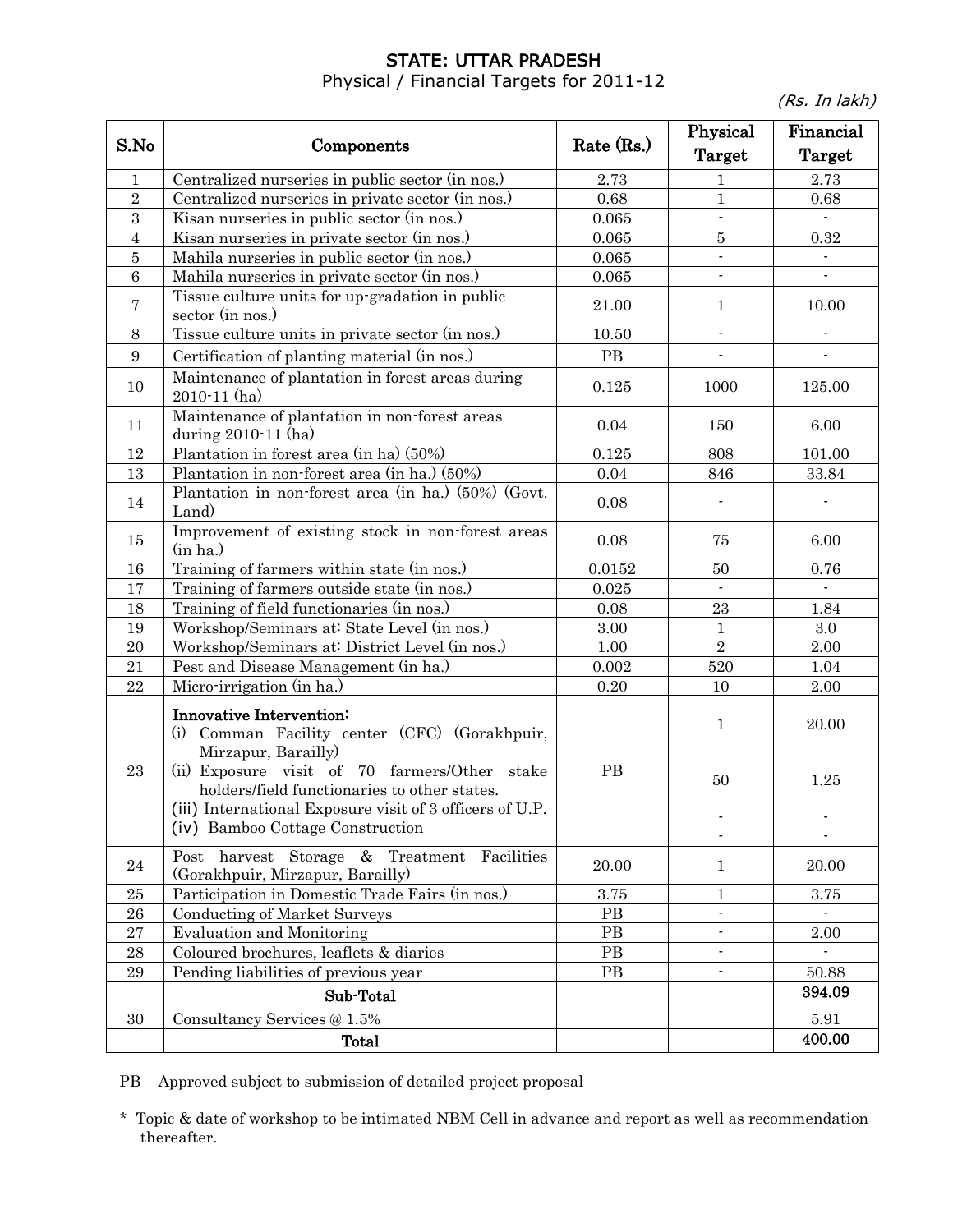#### STATE: UTTARAKHAND Physical / Financial Targets for 2011-12

(Rs. In lakh)

| S.No       | Components                                                                                                                                                                                                                                              | Rate $(Rs.)$                         | Physical<br>Target     | Financia<br>l Target     |
|------------|---------------------------------------------------------------------------------------------------------------------------------------------------------------------------------------------------------------------------------------------------------|--------------------------------------|------------------------|--------------------------|
| 1          | Centralized nurseries in public sector (in nos.)                                                                                                                                                                                                        | 2.73                                 | 1                      | 2.73                     |
| $\sqrt{2}$ | Centralized nurseries in private sector (in nos.)                                                                                                                                                                                                       | 0.68                                 |                        |                          |
| 3          | Kisan nurseries in public sector (in nos.)                                                                                                                                                                                                              | 0.065                                |                        |                          |
| 4          | Kisan nurseries in private sector (in nos.)                                                                                                                                                                                                             | 0.065                                | $\blacksquare$         | $\blacksquare$           |
| 5          | Mahila nurseries in public sector (in nos.)                                                                                                                                                                                                             | 0.065                                |                        |                          |
| 6          | Certification of planting material (in nos.)                                                                                                                                                                                                            | PB                                   | $\blacksquare$         | $\overline{\phantom{a}}$ |
| 7          | Maintenance of plantation in forest areas during 2010-<br>11(ha)                                                                                                                                                                                        | 0.125                                | 710                    | 88.75                    |
| 8          | Maintenance of plantation in non-forest areas during<br>$2010 - 11$ (ha)                                                                                                                                                                                | 0.04                                 | 250                    | 10.00                    |
| 9          | Plantation in forest area (in ha) (50%)                                                                                                                                                                                                                 | 0.125                                | 498                    | 62.25                    |
| 10         | Plantation in non-forest area (in ha.) (50%)                                                                                                                                                                                                            | 0.04                                 | $252\,$                | 10.08                    |
| 11         | Plantation in non-forest area (in ha.) (50%) (Govt.<br>Land)                                                                                                                                                                                            | 0.08                                 | 150                    | 12.00                    |
| 12         | Improvement of existing stock in non-forest areas (in<br>ha.)                                                                                                                                                                                           | 0.08                                 | 200                    | 16.00                    |
| 13         | Demonstration of Technology (in nos.)                                                                                                                                                                                                                   | 0.10                                 | $\blacksquare$         | $\blacksquare$           |
| 14         | Training of farmers within state (in nos.)                                                                                                                                                                                                              | 0.0152                               | 105                    | 1.60                     |
| 15         | Training of farmers outside state (in nos.)                                                                                                                                                                                                             | 0.025                                | $\blacksquare$         |                          |
| 16         | Training of field functionaries (in nos.)                                                                                                                                                                                                               | 0.08                                 | 50                     | 4.00                     |
| 17         | Workshop/Seminars at: State Level (in nos.)                                                                                                                                                                                                             | 3.00                                 | 1                      | 3.00                     |
| 18         | Workshop/Seminars at: District Level (in nos.)                                                                                                                                                                                                          | 1.00                                 | $\overline{4}$         | 4.00                     |
| 19         | Pest and Disease Management (in ha.)                                                                                                                                                                                                                    | 0.002                                | $\blacksquare$         | $\overline{\phantom{a}}$ |
| 20         | Micro-irrigation (in ha.)                                                                                                                                                                                                                               | 0.20                                 | $\blacksquare$         | $\blacksquare$           |
| 21         | <b>Innovative Intervention</b><br>(i) Development of Eco House<br>(ii) Development of Demonstration Whole<br>Culm<br>bamboo<br>(iii) Empower Rural Artisans with contemporary Design<br>and Technology (second phase)<br>(iv) Community Facility Center | PB<br>PB<br>PB                       | <b>PB</b><br><b>PB</b> | 10.00<br>5.00            |
| 22         | Post harvest Storage & Treatment Facilities                                                                                                                                                                                                             | 20.00                                |                        |                          |
| 23         | Bamboo Wholesale and Retail Markets                                                                                                                                                                                                                     | 4.00 for Gen<br>& 5.33 for<br>Tribal |                        |                          |
| 24         | Participation in Domestic Trade Fairs (in nos.)                                                                                                                                                                                                         | 3.75                                 | $\overline{2}$         | 7.50                     |
| 25         | Evaluation and Monitoring                                                                                                                                                                                                                               | PB                                   | $\blacksquare$         |                          |
| 26         | Coloured brochures, leaflets & diaries                                                                                                                                                                                                                  | PB                                   |                        |                          |
| 27         | Publicity campaign through newspaper                                                                                                                                                                                                                    | PB                                   | $\blacksquare$         | $\blacksquare$           |
|            | Sub-Total                                                                                                                                                                                                                                               |                                      |                        | 236.91                   |
| 28         | Consultancy Services @ 1.5%                                                                                                                                                                                                                             |                                      |                        | 3.55                     |
|            | <b>Total</b>                                                                                                                                                                                                                                            |                                      |                        | 240.46                   |

PB – Approved subject to submission of detailed project proposal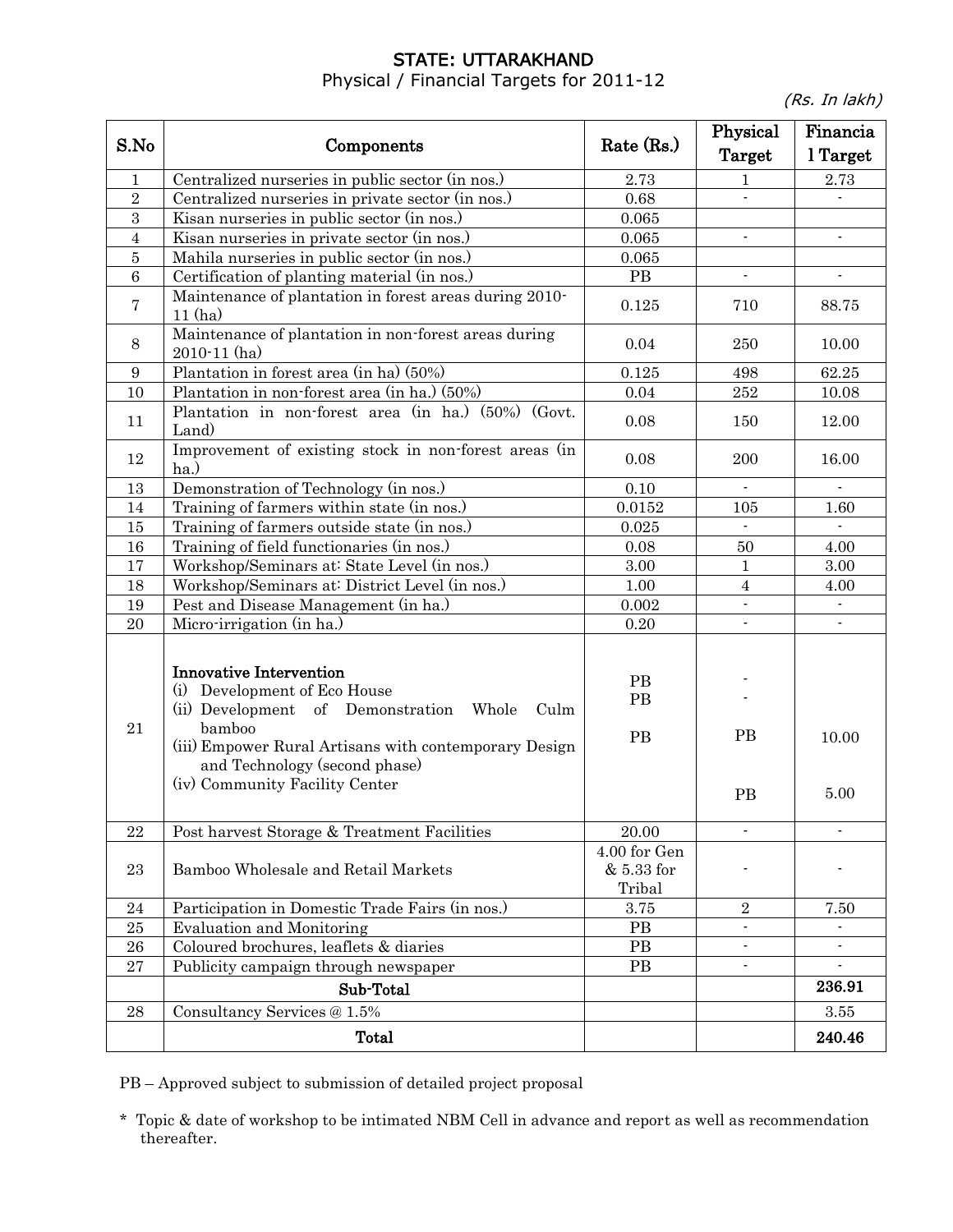### STATE: TAMIL NADU Physical / Financial Targets for 2011-12

|       | (Rs. In lakh)                                                    |                          |                          |                          |
|-------|------------------------------------------------------------------|--------------------------|--------------------------|--------------------------|
| S.No. | <b>Components</b>                                                | Rate (Rs.)               | Physical                 | Financial                |
|       |                                                                  |                          | <b>Target</b>            | Target                   |
| 1.    | Centralized nurseries in public sector (in nos)                  | 2.73                     |                          |                          |
| 2.    | Kisan nurseries in public sector (in nos.)                       | 0.065                    |                          |                          |
| 3.    | Kisan nurseries in private sector (in nos.)                      | 0.065                    |                          |                          |
| 4.    | Mahila nurseries in public sector (in nos.)                      | 0.065                    | $\overline{\phantom{a}}$ | $\overline{\phantom{a}}$ |
| 5.    | Mahila nurseries in private sector (in nos.)                     | 0.065                    |                          |                          |
| 6.    | Tissue Culture units in Public sector                            |                          |                          |                          |
| 7.    | Certification of planting material (in nos.)                     | $\mathsf{PB}$            |                          |                          |
| 8.    | Maintenance of plantation during 2009-10 in non-forest           | 0.08                     |                          |                          |
| 9.    | Plantation in forest area (in ha) (50%)                          | 0.125                    |                          |                          |
| 10.   | Plantation in non-forest area (in ha.) (50%)                     | 0.04                     | 300                      | 12.00                    |
| 11.   | Plantation in non-forest area in Govt. Land                      | 0.08                     | 120                      | 9.60                     |
| 12.   | Improvement of existing stock in non-forest areas (in ha.)       | 0.08                     | $\bf 25$                 | 2.00                     |
| 13.   | Demonstration of Technology                                      | 0.05                     | $\bf 5$                  | 0.25                     |
| 14.   | Training of farmers within state (in nos.)                       | 0.0152                   | 100                      | 1.52                     |
| 15.   | Training of farmers outside state (in nos.)                      | 0.025                    | 100                      | 2.50                     |
| 16.   | Training of field functionaries (in nos.)                        | 0.08                     | 40                       | 3.20                     |
| 17.   | Training of Bamboo Artisans                                      | 0.05                     | 50                       | $2.50\,$                 |
| 18.   | <b>Purchase of Training Equipments</b>                           |                          |                          |                          |
| 19.   | Workshop/Seminars at: State Level (in nos.)                      | 3.00                     | 1                        | 3.00                     |
| 20.   | Workshop/Seminars at: District Level (in nos.)                   | 1.00                     | $\bf 5$                  | 5.00                     |
| 21.   | Micro-irrigation in non-forest area                              |                          | 60                       | 12.00                    |
| 22.   | Post Harvest Storage & Treatment Facilities (in nos.)            | 20.00                    |                          |                          |
| 23    | Promotion Campaign through news paper, etc.                      | 7.20                     | $\blacksquare$           | 2.00                     |
| 24.   | Participation in Domestic Trade Fairs (in nos.)                  | 3.75                     |                          |                          |
| 25.   | Pest & Disease management                                        |                          | 200                      | $0.40\,$                 |
| 26.   | Innovative Intervention                                          |                          |                          |                          |
| 27.   | Assistance for Establishing Bamboo wholesale Market in<br>Public |                          | $\mathbf{1}$             | 4.00                     |
| 28.   | Coloured brochures, leaflets & diaries                           | PB                       |                          | 2.00                     |
| 29.   | Project Report preparation                                       | PB                       |                          |                          |
| 30.   | Bamboo extension strategies                                      | PB                       | PB                       | 2.00                     |
|       | <b>SUB-TOTAL</b>                                                 |                          |                          | 63.97                    |
| 31.   | Consultancy Services@ 1.5%                                       | $\overline{\phantom{a}}$ |                          | 0.95                     |
|       | <b>TOTAL</b>                                                     |                          |                          | 64.92                    |

PB – Approved subject to submission of detailed project proposal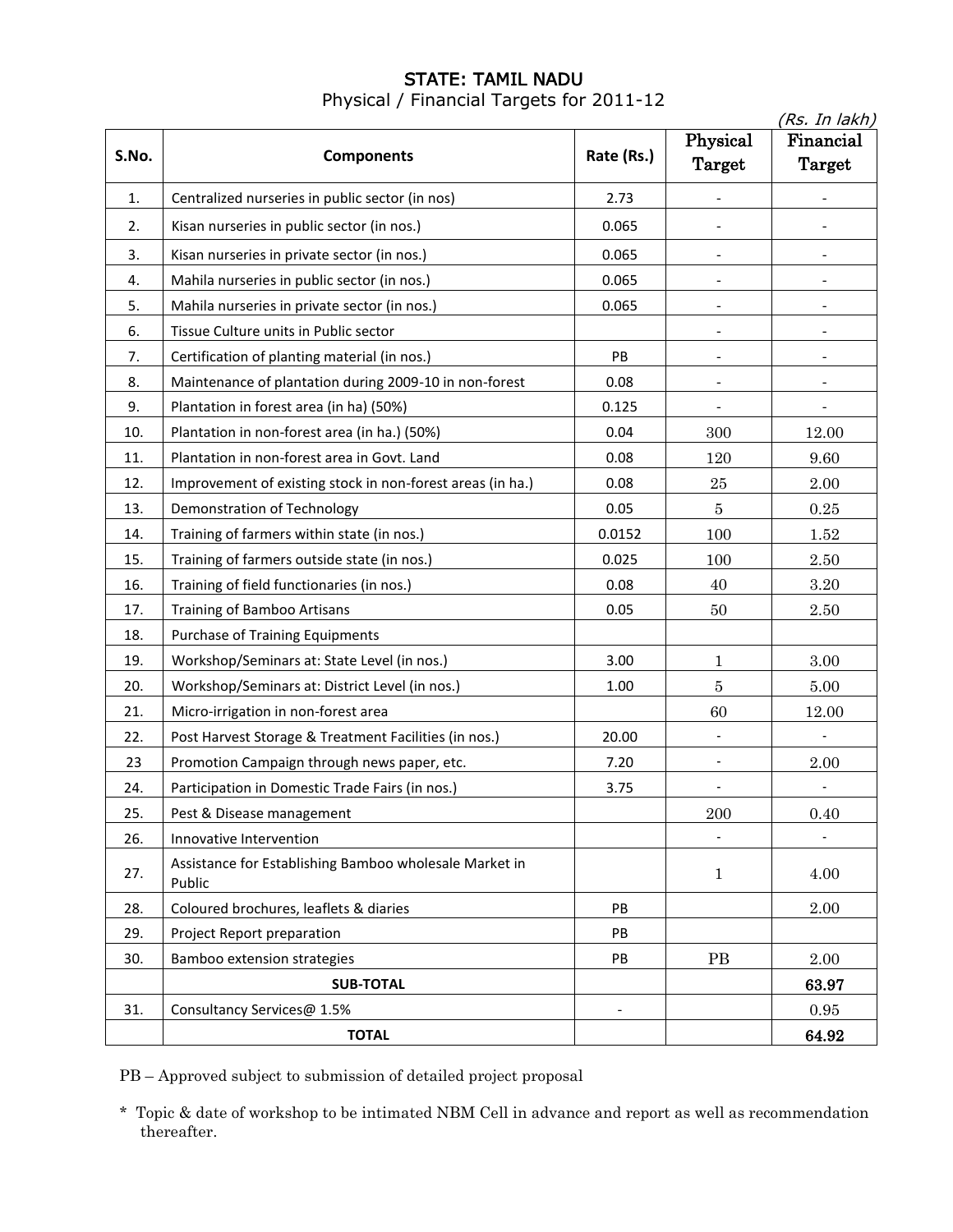#### STATE: WEST BENGAL Physical / Financial Targets for 2011-12

|       |                                                                                                                                                                                                                                  |                          |                                  | (Rs. In lakh)                     |
|-------|----------------------------------------------------------------------------------------------------------------------------------------------------------------------------------------------------------------------------------|--------------------------|----------------------------------|-----------------------------------|
| S.No. | <b>Components</b>                                                                                                                                                                                                                | Rate<br>(Rs.)            | <b>Physical</b><br><b>Target</b> | <b>Financial</b><br><b>Target</b> |
| 1.    | Centralized nurseries in private sector                                                                                                                                                                                          | 0.68                     |                                  |                                   |
| 2.    | Kisan nurseries in private sector (in nos.)                                                                                                                                                                                      | 0.065                    |                                  |                                   |
| 3.    | Mahila nurseries in private sector (in nos.)                                                                                                                                                                                     | 0.065                    |                                  |                                   |
| 4.    | Maintenance of Plantation in forest area                                                                                                                                                                                         | 0.125                    | 390                              | 48.75                             |
| 5.    | Maintenance of Plantation in non- forest area                                                                                                                                                                                    | 0.04                     | 310                              | 38.75                             |
| 6.    | Plantation in forest area (in ha) (50%)                                                                                                                                                                                          | 0.125                    | 50                               | 6.25                              |
| 7.    | Plantation in non-forest area (in ha.) (50%)                                                                                                                                                                                     | 0.04                     | 100                              | 4.00                              |
| 8.    | Improvement of existing stock in forest areas (in<br>ha.)                                                                                                                                                                        | 0.08                     |                                  |                                   |
| 9.    | Improvement of existing stock in non-forest areas<br>(in ha.)                                                                                                                                                                    | 0.08                     | 50                               | 4.00                              |
| 10.   | Demonstration of Technology                                                                                                                                                                                                      | 0.05                     | 5                                | 0.25                              |
| 11.   | Training of farmers within state (in nos.)                                                                                                                                                                                       | 0.0152                   | 50                               | 0.76                              |
| 12.   | Training of farmers outside state (in nos.)                                                                                                                                                                                      | 0.025                    | 50                               | 1.25                              |
| 13.   | Training of field functionaries (in nos.)                                                                                                                                                                                        | 0.08                     | 14                               | 1.12                              |
| 14.   | Workshop/Seminars at: State Level (in nos.)                                                                                                                                                                                      | 3.00                     |                                  |                                   |
| 15.   | Workshop/Seminars at: District Level (in nos.)                                                                                                                                                                                   | 1.00                     | $\mathbf{1}$                     | 1.00                              |
| 16.   | Pest and Disease Management (in ha.)                                                                                                                                                                                             | 0.002                    |                                  |                                   |
| 17.   | Post Harvest Storage & Treatment Facilities (in nos.)                                                                                                                                                                            | 20.00                    |                                  |                                   |
| 18.   | Innovative Interventions<br>Distribution of Handicrafts making tools @ Rs.<br>5000/- (75% assistance).<br>Infrastructural assistance to bamboo based<br>industries 25% of the project cost, subject to<br>maximum Rs. 10.00 lakh | PB                       |                                  |                                   |
| 19.   | Bamboo wholesale & Retail Markets (nos.)                                                                                                                                                                                         |                          | 1                                | 4.00                              |
| 20.   | Bamboo Bazaar (nos.)                                                                                                                                                                                                             |                          |                                  |                                   |
| 21.   | Participation in Domestic Trade Fairs (in nos.)                                                                                                                                                                                  | 3.75                     |                                  |                                   |
| 22.   | <b>Conducting Market Survey</b>                                                                                                                                                                                                  | PB                       |                                  |                                   |
| 23.   | Database generation & Management                                                                                                                                                                                                 | PB                       |                                  |                                   |
| 24.   | Coloured brochures, leaflets & diaries                                                                                                                                                                                           | PB                       |                                  | 1.50                              |
|       | <b>SUB-TOTAL</b>                                                                                                                                                                                                                 |                          |                                  | 111.63                            |
| 25.   | Consultancy Services@ 1.5%                                                                                                                                                                                                       | $\overline{\phantom{a}}$ |                                  | 1.65                              |
|       | <b>TOTAL</b>                                                                                                                                                                                                                     |                          |                                  | 113.28                            |

PB – Approved subject to submission of detailed project proposal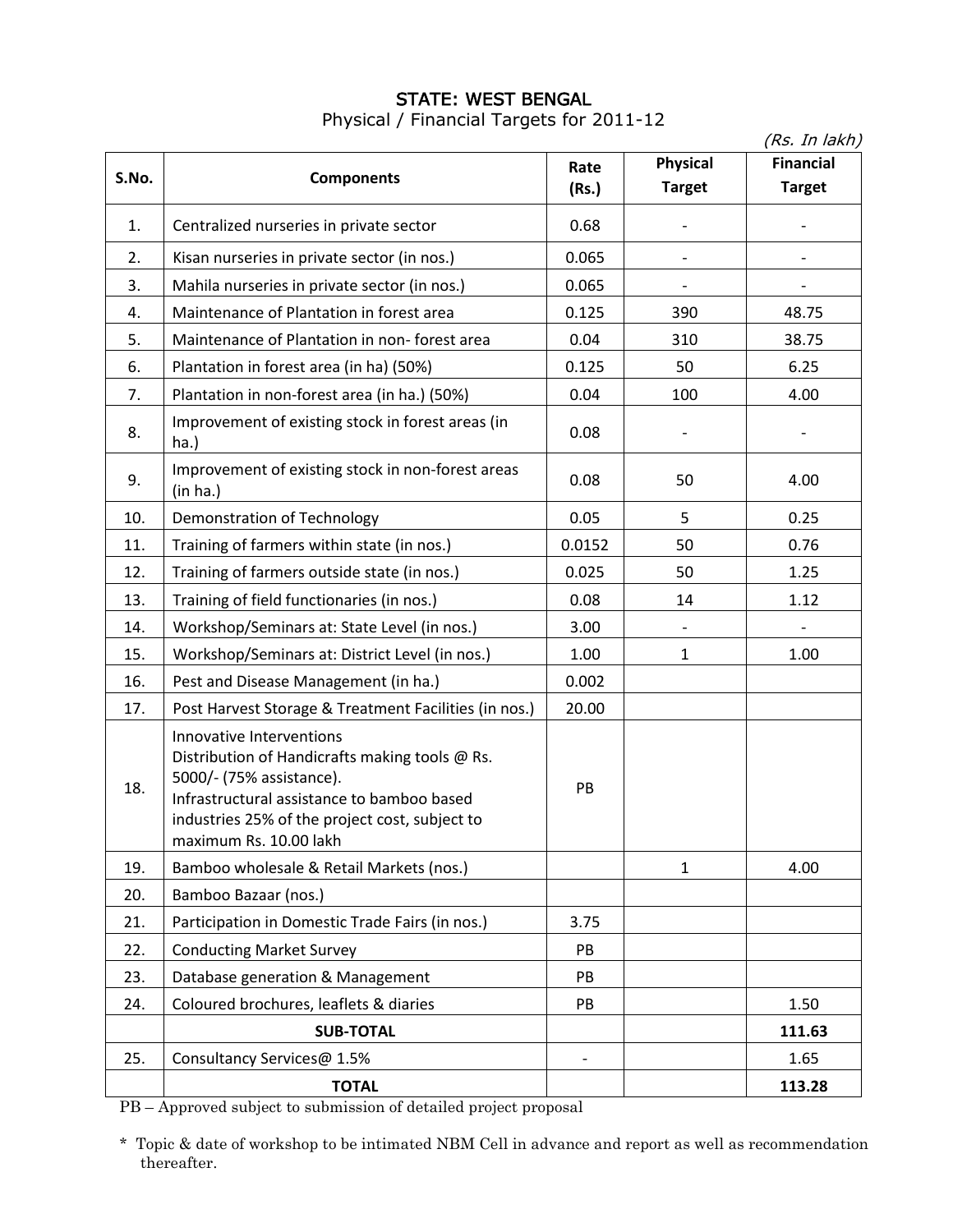# BTSG: CBTC, Guwahati Physical / Financial Targets for 2011-12

(Rs. In lakh)

| S. No. | <b>Components</b>                                                                                                         | Rate<br>(Rs.)              | <b>Physical</b><br><b>Target</b> | <b>Financial</b><br><b>Target</b> |
|--------|---------------------------------------------------------------------------------------------------------------------------|----------------------------|----------------------------------|-----------------------------------|
|        |                                                                                                                           |                            |                                  |                                   |
| 1.     | Appointment of Experts                                                                                                    | 0.20                       | 3 expert for<br>12 month         | 7.20                              |
| 2.     | Improvement of Office Infrastructure                                                                                      | L/S                        |                                  | $\overline{a}$                    |
| 3.     | Miscellaneous Fixed Assets                                                                                                |                            |                                  |                                   |
| 4.     | Office establishment Expenses                                                                                             | LS                         |                                  | 2.00                              |
| 5.     | Travelling                                                                                                                | L.S.                       |                                  | 4.00                              |
| 5.     | Printing of manuals in regional languages                                                                                 | 170                        |                                  | 1.70                              |
| 7.     | Publication of manuals for making Baskets,<br>furniture and trays/toys etc.                                               | 950                        |                                  |                                   |
| B      | <b>Plantation Development</b>                                                                                             |                            |                                  |                                   |
| 8.     | Certification of Planting Material                                                                                        | 1.0                        | $\overline{5}$                   | 5.00                              |
| 9.     | Technology Transfer & HRD<br>Training of Farmers/Entrepreneurs<br>Training of Field Functionaries<br>Training of Artisans | 0.0152<br>0.08<br>$0.05\,$ | 200<br>100<br>100                | 3.04<br>8.00<br>5.00              |
| 10.    | Expenses related to Bamboo Cluster<br>Development at Morigaon, Assam                                                      | PB                         |                                  | 5.00                              |
| 11.    | Participation in Domestic Trade fairs                                                                                     | 3.75                       | $\overline{2}$                   | 7.50                              |
| 12.    | Participation in International Trade fairs                                                                                | 7.50                       |                                  |                                   |
| 13.    | International Meet on "Bamboo Plantation,<br>Products Market" at New Delhi                                                | <b>PB</b>                  | $\mathbf{1}$                     | 20.00                             |
| 14.    | Exposure Trip to south Asian Countries                                                                                    |                            |                                  | $\qquad \qquad \blacksquare$      |
| 15.    | Promotion Campaigns through paper, etc.                                                                                   |                            |                                  | 4.00                              |
| 16.    | Database generation & Management,<br>Monitoring & Evaluation, information<br>Bulletin etc.                                | PB                         |                                  | 1.50                              |
|        | Sub-Total                                                                                                                 |                            |                                  | 73.94                             |
| 17.    | Consultancy Services @ 1.5%                                                                                               |                            |                                  | 1.06                              |
|        | <b>Grand Total</b>                                                                                                        |                            |                                  | 75.00                             |

PB – Approved subject to submission of detailed project proposal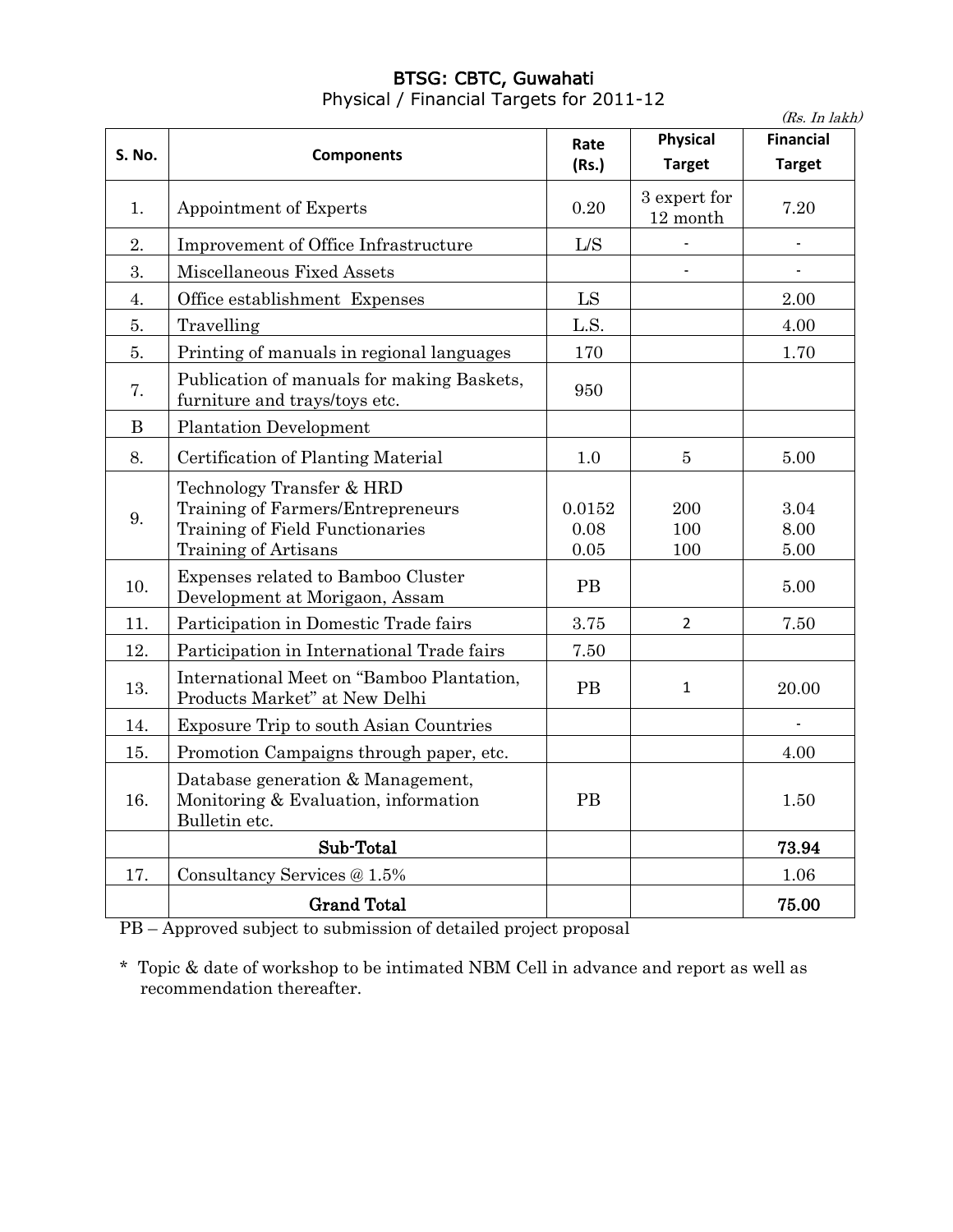#### BTSG: ICFRE, Dehradun Physical / Financial Targets for 2011-12

|      |                                                                      |               |                                         | (Rs. In lakh)       |
|------|----------------------------------------------------------------------|---------------|-----------------------------------------|---------------------|
| S.No | Components                                                           | Rate<br>(Rs.) | Physical<br>Target                      | Financial<br>Target |
| 1.   | <b>Experts</b><br>(a) Plantation<br>(b) Handicraft<br>(c) Marketing  | 20,000<br>pm  | 2 expert<br>for12 month<br>(Handicraft) | 4.80                |
| 2.   | Traveling                                                            | LS            | LS                                      | 3.00                |
| 3.   | Office expenses                                                      | L/S           | LS                                      | 2.00                |
| 4.   | Imparting training to the farmers of<br>concerned States             | 0.152         | 150                                     | 2.28                |
| 5.   | Imparting training to the field<br>functionaries of concerned States | 0.08          | 10                                      | 0.80                |
| 6.   | Printing of bamboo literature                                        | <b>PB</b>     |                                         | 2.00                |
| 7.   | Centralized publicity campaign                                       | <b>PB</b>     | <b>PB</b>                               | 2.00                |
| 8.   | Organizing International/National<br>Level Seminar                   | <b>PB</b>     |                                         |                     |
|      | Sub-Total                                                            |               |                                         | 16.88               |
| 9.   | Consultancy Fees for ICFRE @1.5%                                     |               |                                         | 0.25                |
|      | <b>TOTAL</b>                                                         |               |                                         | 17.13               |

PB – Approved subject to submission of detailed project proposal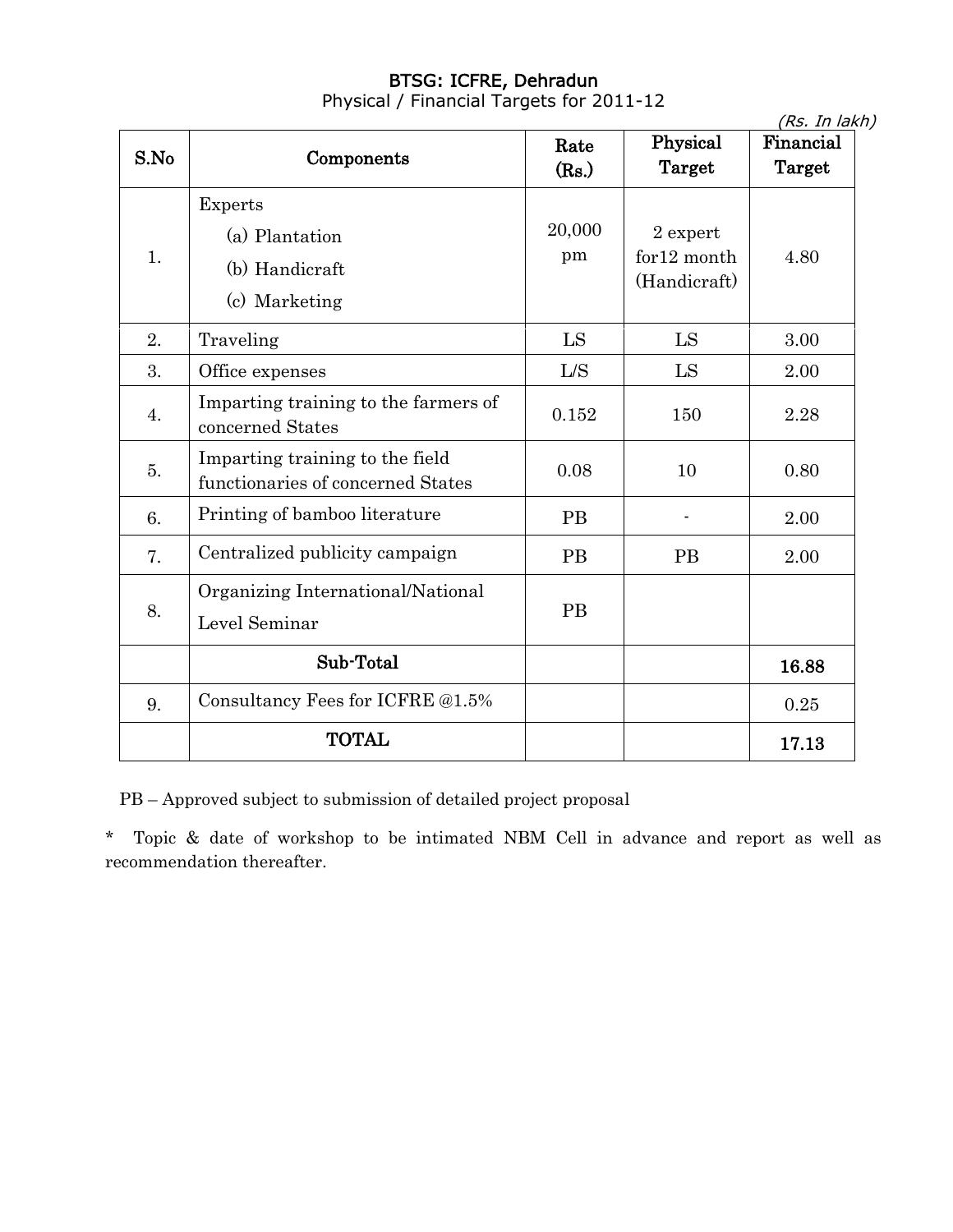# BTSG: KFRI, Peechi (Kerala)

Physical & Financial Target – 2011-12

|      |                                                                            |              |                                             | $(Rs.$ in lakh)     |
|------|----------------------------------------------------------------------------|--------------|---------------------------------------------|---------------------|
| S.No | Components                                                                 | Rate         | Physical<br>Target                          | Financial<br>Target |
| 1.   | <b>Experts</b><br>(a) Plantation<br>(b) Publication                        | 20,000<br>pm | 2 expert $@$ Rs.<br>12600/- for 12<br>month | 3.02                |
| 2.   | Traveling                                                                  | LS           | LS                                          | 4.00                |
| 3    | Training of Field functionaries                                            | 0.08         | 100                                         | 8.00                |
| 4.   | Workshop on production of<br>planting stock and plantation                 | 3.00         | $\mathbf{1}$                                | 3.00                |
| 5.   | Printing bamboo literature                                                 | LS           | PB (500 nos.)                               | 3.00                |
| 6.   | Exposure trip to farmers                                                   | <b>PB</b>    | 50                                          | 1.25                |
| 7.   | Interaction Workshop for Mission<br>Directors and implementing<br>officers | 3.00         | $\mathbf{1}$                                | 3.00                |
| 8.   | Upkeeping of KFRI and<br>demonstration plots/ Nursery and<br>Bambusetum    | <b>PB</b>    |                                             | 2.00                |
| 9.   | Office expenses and secretarial<br>assistance                              |              |                                             | 2.00                |
|      | Sub-Total                                                                  |              |                                             | 29.27               |
| 10.  | Consultancy charges @1.5%                                                  |              |                                             | 0.44                |
|      | <b>TOTAL</b>                                                               |              |                                             | 29.71               |

PB – Approved subject to submission of detailed project proposal